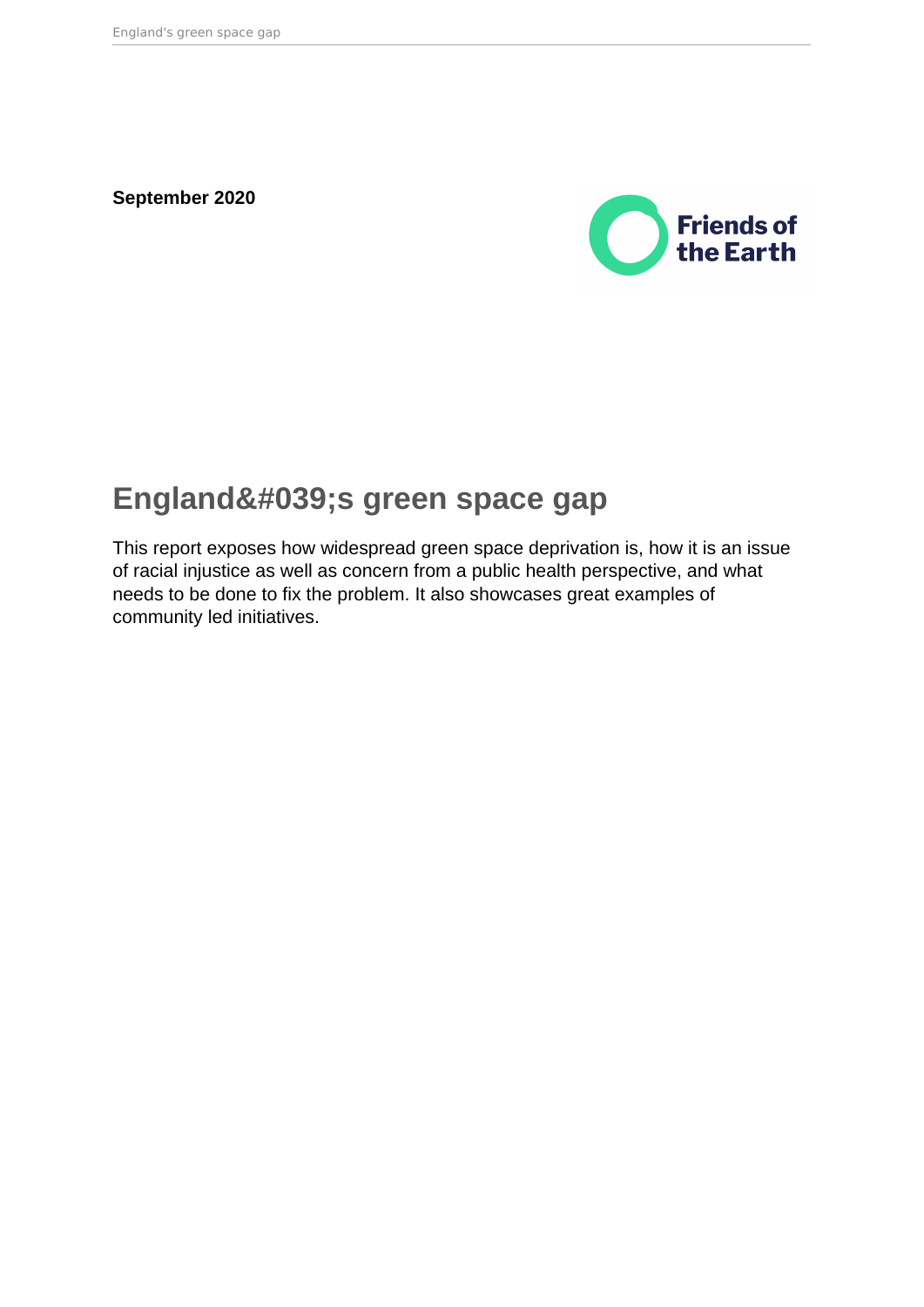- <span id="page-1-0"></span>1. Summary
- 2. [Introduction](#page-2-0)
- 3. [Why we need green space](#page-3-0)
- 4. [Where to invest and how much is needed?](#page-5-0)
- 5. [Recommendations the policy changes and actions needed](#page-9-0)
- 6. [Green space case studies](#page-10-0)
- 7. [Appendix: The 50 priority council areas for investment](#page-21-0)
- 8. [Notes and references](#page-23-0)

# Summary

Friends of the Earth has for the first time mapped the availability of green space for people living in communities across England. This has been done by bringing together data on public green space, garden space, and open access land such as mountain, moor, heath, down or common land, and combining it with neighbourhood population data, including on ethnicity and income.[1](#page-24-0)

Our analysis reveals a marked disparity in access to green space and particularly a strong correlation between green space deprivation and ethnicity.

The stand-out finding is that if you are a person of black, Asian or minority ethnic (BAME) origin you are more than twice as likely as a white person to live in areas in England that are most deprived of green space. Almost 40% of people of BAME backgrounds live in England's most green spacedeprived neighbourhoods, compared to 14% of white people.

The COVID-19 pandemic has exposed existing inequalities, including those covered in this report. These have already been well documented, for example in the ground-breaking Marmot Review of health inequalities in England, and more recent work by The King's Fund.<sup>[2](#page-24-0)</sup>

Shortly before the pandemic, Health Secretary Matt Hancock spoke about the need to address inequalities:

"Tackling this postcode inequality matters to this government. It's what we mean when we talk about 'levelling up'. The underlying factors are a complex interaction between demography and economy. But because healthcare inequalities are geographically concentrated, it means we can take a targeted approach. $3$ 

Friends of the Earth has produced this work to:

- Make the case for proper and sustained funding to raise both the quantity and quality of green space, especially in areas that lack it, so that the undoubted benefits flow to everyone.
- Provide data and evidence to empower the many local champions of green spaces across England.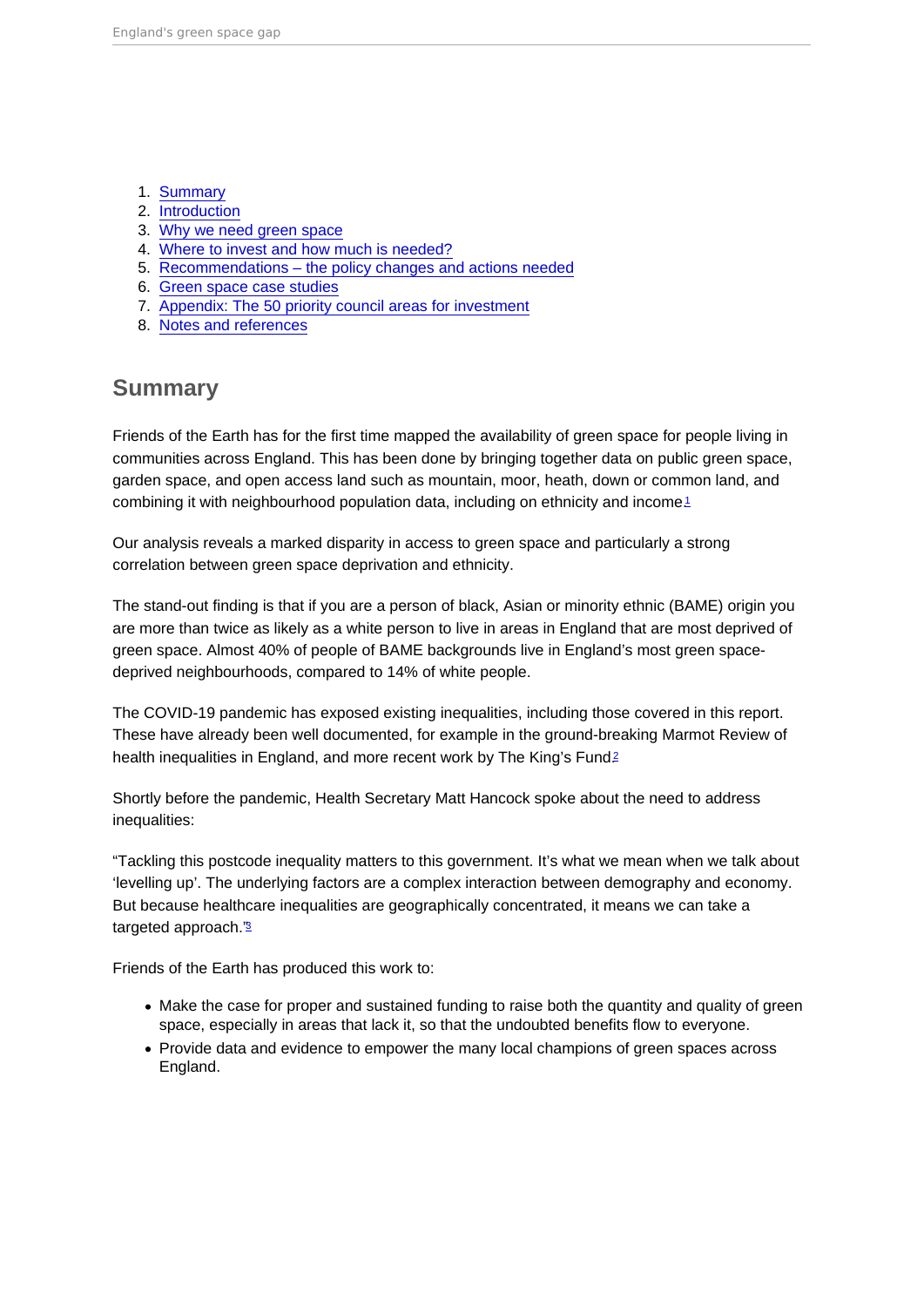- <span id="page-2-0"></span>• Influence the development and application of new green space standards by Natural England and others.
- Propose how protection and provision of green space would aid numerous central and local governmental aims, from health and community to land use and environment.
- Showcase examples of innovative approaches and good practice to illustrate the potential for action and to inspire change.

Visit our main website to access and use [the map](https://friendsoftheearth.uk/nature/access-green-space-england-are-you-missing-out) we've produced, or [download the full report \(PDF\).](https://policy.friendsoftheearth.uk/download/englands-green-space-gap-full-report) 

# Introduction

"England's green space gap" is the first comprehensive England-wide analysis to show the correlation between green space deprivation, income and race. It identifies the priority neighbourhoods most in need of green space investment if people in every part of England are to enjoy and benefit from the multiple roles green spaces provide.

Green space has been recognised for some time as vital infrastructure with unique and important benefits for everyone. However, it is only now that there are signs of this translating into joined-up thinking across government. For example, there is new governmental policy support and funding for social prescribing by primary care practitioners, which in many cases includes engagement with local green space.

Numerous reports have examined how people's health and other government aims can be achieved though more and better contact with green space and nature, not least the seminal Marmot Review of health inequalities in England $4$  Studies have also tracked how a funding squeeze on green spaces, parks and nature areas is a false economy that ignores Benjamin Franklin's axiom that "an ounce of prevention is worth a pound of cure".

The UK is blessed with a network of National Parks, Areas of Outstanding Natural Beauty (AONB) and other landscapes and spaces. The government's Landscapes (Glover) Review heard and proposed ways to improve and extend access to them $56$  $56$  But it's also a reality that not everyone can readily visit a National Park or AONB and certainly not daily. In addition to these special areas, people need good quality green spaces on their doorsteps.

Boosting green spaces and nature is also needed to restore nature, mitigate heat stress, and flood risk resulting from climate change, and to address other important areas of public policy.

And in the context of the COVID-19 pandemic, there is added urgency and appetite to ensure access for all to good quality local green spaces, for health and wellbeing through exercise, recreation, learning, and contact with others and with nature. The government, local authorities, communities and activists can all play their part.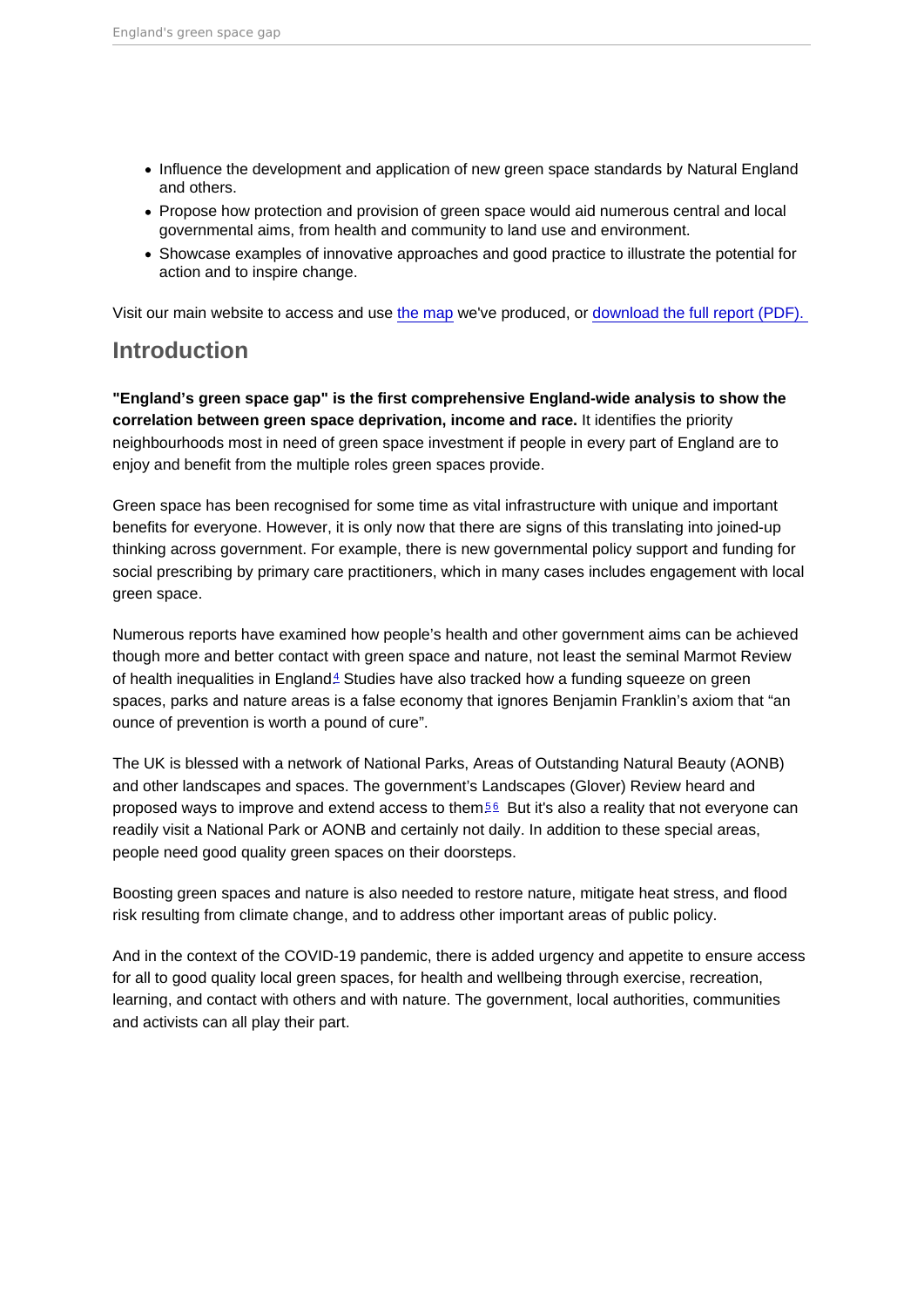<span id="page-3-0"></span>Friends of the Earth has worked on nature issues since 1971, securing legal protections for UK wildlife and acting to prevent road building and similar ill-considered development. Even so, we recognise that our efforts on green space complement and pay tribute to long-standing work by many others in community and national organisations, including:

- The Open Spaces Society, whose campaigning for open spaces since 1865 includes early wins to protect Hampstead Heath, Wimbledon Common and Epping Forest. It has recently launched a charter for the protection, management, and creation of open spaces in England $I$
- Fields in Trust, which has been legally protecting parks and green spaces of all types since forming 95 years ago as the National Playing Fields Association. It has pioneered the use of green space mapping with its annual Green Spaces Index.<sup>[8](#page-24-0)</sup>
- The Conservation Volunteers (TCV) has been connecting people and green spaces for more than 60 years. Across the UK, TCV brings people together, many from disadvantaged backgrounds, to deliver lasting outcomes for the environment, communities, health and wellbeing, learning and skills.
- Thousands of local community and "Friends of..." groups have also saved, maintained and improved parks, wildlife areas and other green (and blue) spaces week in and week out, often working alongside local authorities to make the best of spaces with sparse funds and resources.

In its 2016 "State of UK Parks" report, the Heritage Lottery Fund estimated some 5,900 Friends Groups with 650,000 members. The National Federation of Parks and Green Spaces, the umbrella organisation for this still-growing movement, estimates that there are currently over 7,000 groups.

Even a report far longer than this one could not do justice to the extensive public health and other benefits these groups provide. England would be much worse off without them. We applaud their invaluable work and are pleased to showcase some national and international examples of what can be done for a relatively modest cost yet have big impacts (see Case Studies section below).

# Why we need green space

## Health and other benefits

Fields in Trust has shown that frequent personal use of parks and green spaces is worth over £30 billion a year to the UK population. That value translates into estimated savings for the NHS of at least £100 million a year from fewer GP visits.<sup>[9](#page-24-0)</sup> Despite this, funding for green spaces and parks has not reflected the value of these cost savings to the nation for several decades, and they continue to face a funding crisis.

The multiple benefits of local green space and routine contact with nature include:

- Improved public health, both physical and mental.
- Reduced stress and improved wellbeing.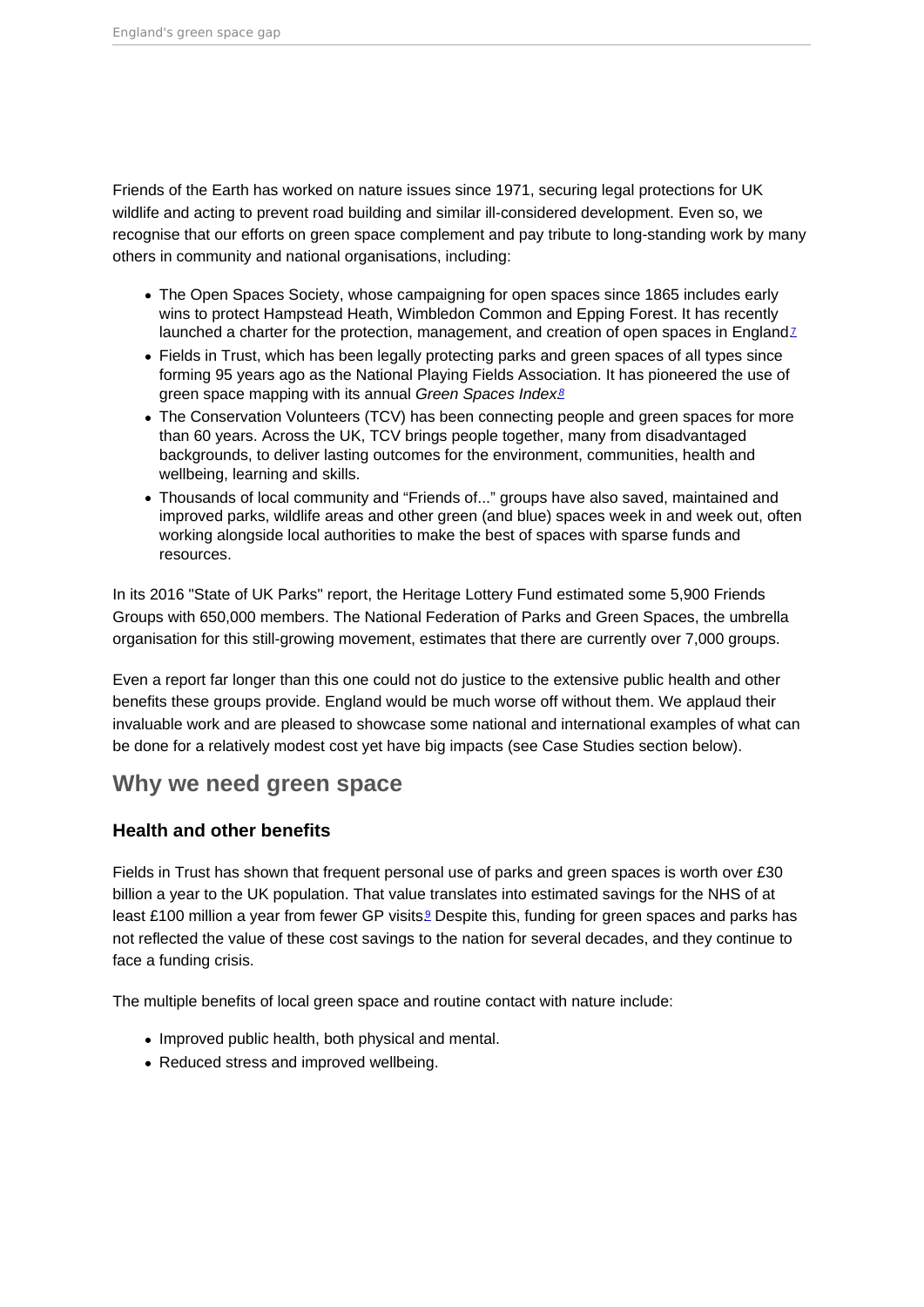- <span id="page-4-0"></span>• Healthier early years' and childhood development.
- Opportunities for informal and formal learning and improved educational attainment.
- Reduced health-related costs to society.
- Increased social cohesion within and between neighbourhoods and communities.

Access to green spaces for health is recognised and reflected in social prescribing by the NHS and the National Academy for Social Prescribing<sup>[10](#page-24-0)</sup> Public Health England's recent review of the health and wider social benefits of green space reported that.<sup>[11](#page-24-0)</sup>

"Evidence shows that living in a greener environment can promote and protect good health, and aid in recovery from illness and help with managing poor health. People who have greater exposure to green space have a range of more favourable physiological outcomes. Greener environments are also associated with better mental health and wellbeing outcomes including reduced levels of depression, anxiety, and fatigue, and enhanced quality of life for both children and adults. Green space can help to bind communities together, reduce loneliness, and mitigate the negative effects of air pollution, excessive noise, heat and flooding. Disadvantaged groups appear to gain a larger health benefit and have reduced socioeconomic-related inequalities in health when living in greener communities, so green space and a greener urban environment can also be used as an important tool in the drive to build a fairer society."

### Environmental pressures and building resilience

The role and value of good quality green space in contributing to increased resilience are also increasingly understood, including those linked to environmental conditions such as a changing climate and declining nature, such as:

- Reduced noise pollution, which is estimated to have saved over £15 million in avoided loss of quality of life years in 2017.<sup>[12](#page-24-0)</sup>
- Helping to reduce the risks and mitigate the effects of flooding.
- Moderating temperatures and harm from increasingly frequent heatwaves.
- Absorbing and storing carbon as part of action to keep our climate stable.
- A partial role in mitigating air pollution, saving £1.3 billion in health costs from avoided deaths, and fewer respiratory and cardiovascular hospital admissions, amounting to 27,500 years of life saved $13$
- Supporting and boosting wild animal and plant species.
- Helping to maintain and restore healthy functioning natural ecosystems.

Public Health England has also recognised these added benefits:

"UK climate projections predict that heatwaves are likely to become more intense and more frequent in the future…Older age groups are more susceptible to the effects of heat, and there are indications that more deprived populations may often be disproportionately affected. There is strong evidence that in an urban context green space is associated with heat reduction. Research indicates there is a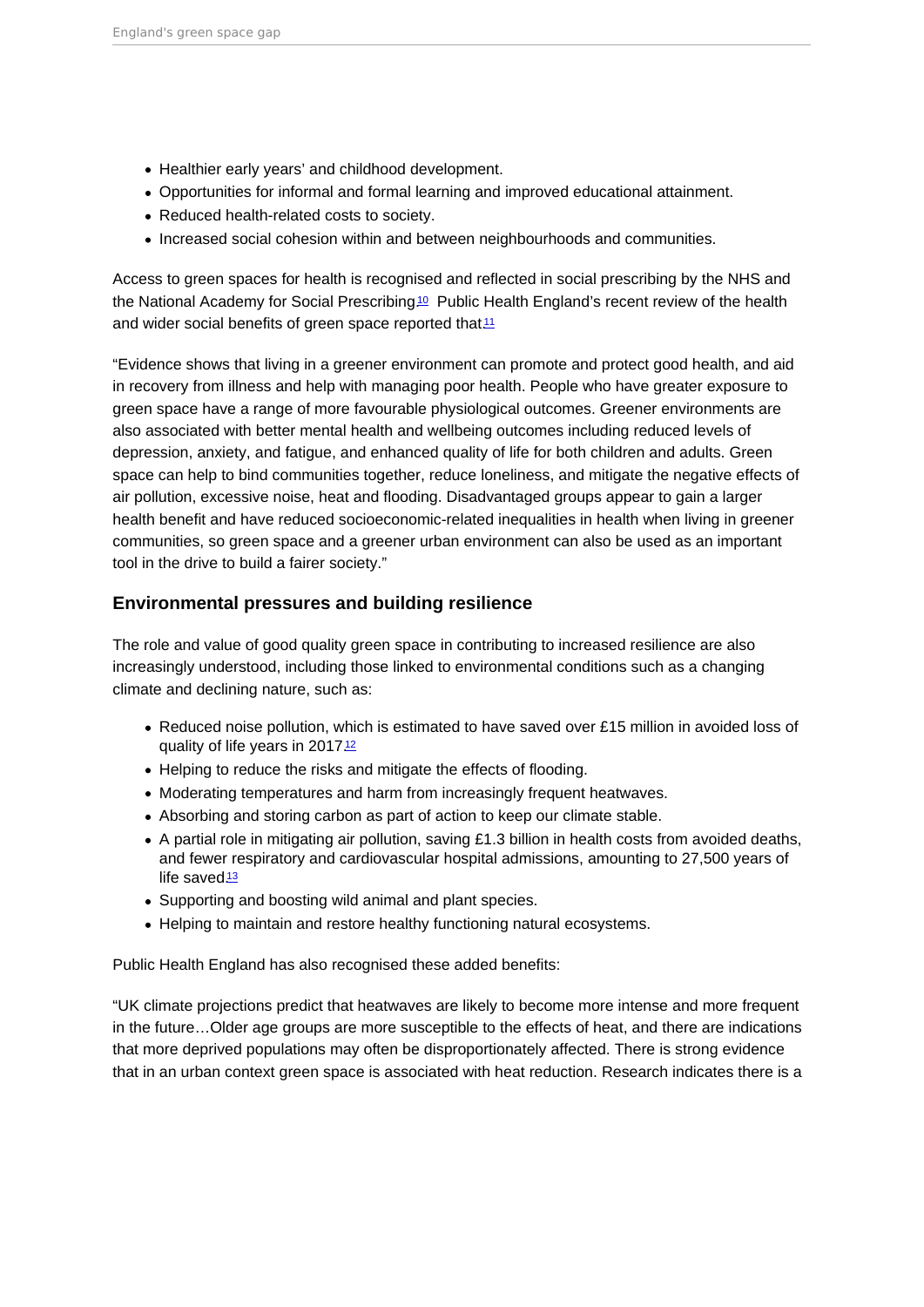<span id="page-5-0"></span>'park cool island' effect of between 1.5-3.5°C, with a stronger cooling effect for larger urban green space, and that shade giving street trees also provide an important means of heat relief."

Around 10% of neighbourhoods in north west England, the west Midlands and Yorkshire and the Humber are classified as extremely socially heat-vulnerable, while London has 40% of the total number of areas regarded as extremely socially heat-vulnerable.<sup>[14](#page-24-0)</sup>

## COVID-19 and green space

Recognition of the value and the paucity of good quality green spaces and parks existed before 2020's COVID-19 pandemic lockdown. In 2018, Chancellor of the Exchequer Rishi Sunak, speaking as then Minister for Parks and Green Spaces, said:

"Our parks are precious, and I want to improve access to them for everyone - including the young, isolated and the vulnerable."<sup>[15](#page-25-0)</sup>

The pandemic lockdown has brought both the role and the lack of good quality green space to the fore, as many people discovered local green spaces and parks for the first time or made more frequent use of them. The closure of some parks to avoid overcrowding compounded pressures on people's sense of wellbeing and ability to cope, further highlighting deficiencies in green space provision and access.

Communities Secretary Robert Jenrick was prompted to declare:

"While the virus does not discriminate, we know that the lockdown is much harder for people who don't have a lot of living space, a garden, or anywhere for their children to run around. People need parks."<sup>[16](#page-25-0)</sup>

There are also signs that parts of the government understand the pivotal role of green spaces perhaps more now than ever. As well as the comment "people need parks" in response to the pandemic, the government's promise to "build back greener and better" speaks to an ambition that everyone has access to good quality parks and green spaces.

The government must now demonstrate it intends to follow through on its promises with the forthcoming Spending Review, the new standards being developed by Natural England for green infrastructure, and in its latest planning reforms (which as currently proposed could make the situation worse).

# Where to invest and how much is needed?

Urban green space in England declined from  $63\%$  to 56% between 2001 and 2016 $1\%$  For the first time, Friends of the Earth's data analysis and mapping identifies those neighbourhoods<sup>[18](#page-25-0)</sup> most deprived of green space, which most need investment. [Access the map](https://friendsoftheearth.uk/nature/access-green-space-england-what-does-picture-look-your-area) to see how each area fares,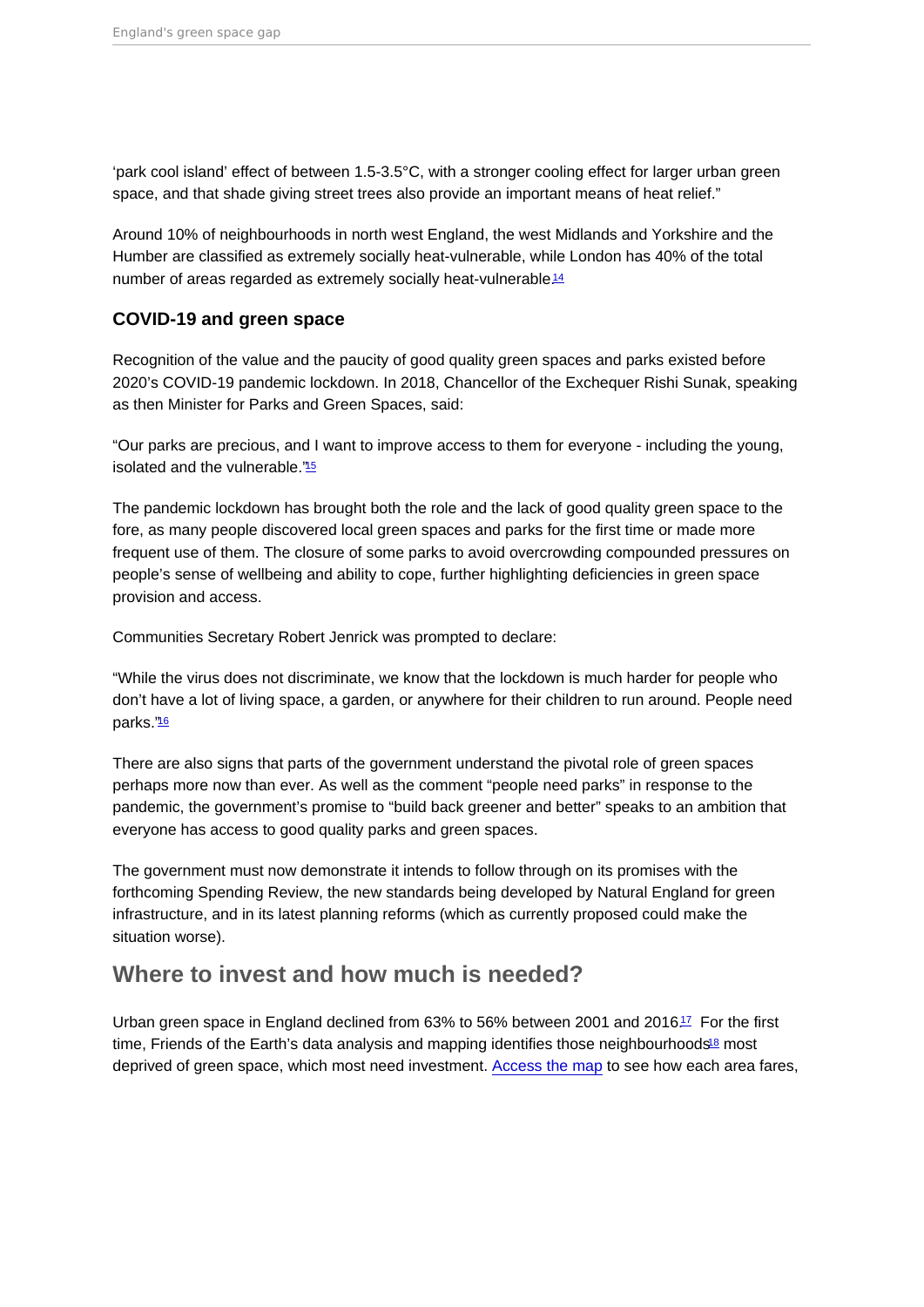<span id="page-6-0"></span>or download more details on the locations and analysis are available in [our full report.](https://policy.friendsoftheearth.uk/download/englands-green-space-gap-full-report)

Sustained spending is needed across England, but some areas need investment more than others. That is not to say that better off areas do not need increased investment – they do. Most areas have experienced declining funds and subsequent impacts on the quality of green space for many years. For example, London's population has grown by 11.2 per cent over the last ten years, while spending on green space has decreased by over 30 per cent, according to the London Green Space Commission<sup>[19](#page-25-0)</sup>

Fields in Trust's 2015 survey found one in six people reported their local park or green space was at risk of being lost or built on  $20$ . When MPs investigated the predicament facing public parks, they reported:

"...parks are at a tipping point and face a period of decline with potentially severe consequences unless their vital contribution to areas such as public health, community integration and climate change mitigation is recognised.<sup>"[21](#page-25-0)</sup>

### How we've rated green space deprivation in England

Friends of the Earth's data analysis has drawn on multiple government datasets to identify those neighbourhoods that are most deprived of green space. We devised an A to E rating system for each neighbourhood in England, dependent on:

- The quantity of green space gardens and areas of public green space identified by the Office of National Statistics, plus areas of "open access land" identified by Natural England, which includes mountains, moors, heathland, downs and common land.
- The distance to access this public green space and open access land, using Natural England guidance that everybody should be within 5 minutes' walk of 2 hectares of green space.

Neighbourhoods rated as  $E -$  the most deprived  $-$  are those where, on average, there are either:

- very small gardens<sup>[22](#page-25-0)</sup> and very small amounts of public green space/open access land; or $2<sup>3</sup>$
- very small gardens and small amounts of public green space/open access land<sup>[24](#page-25-0)</sup> more than 5 minutes' walk for 75% or more of residents.

Neighbourhoods rated as  $A -$  the best for green space – have on average large or very large gardens and large or very large amounts of public green space/open access land.

### Where should investment in green space be prioritised?

1,108 neighbourhoods in England are rated E and are home to almost 10 million people, roughly one fifth of the population. In addition, 955 neighbourhoods are rated D, which still represents very poor green space provision.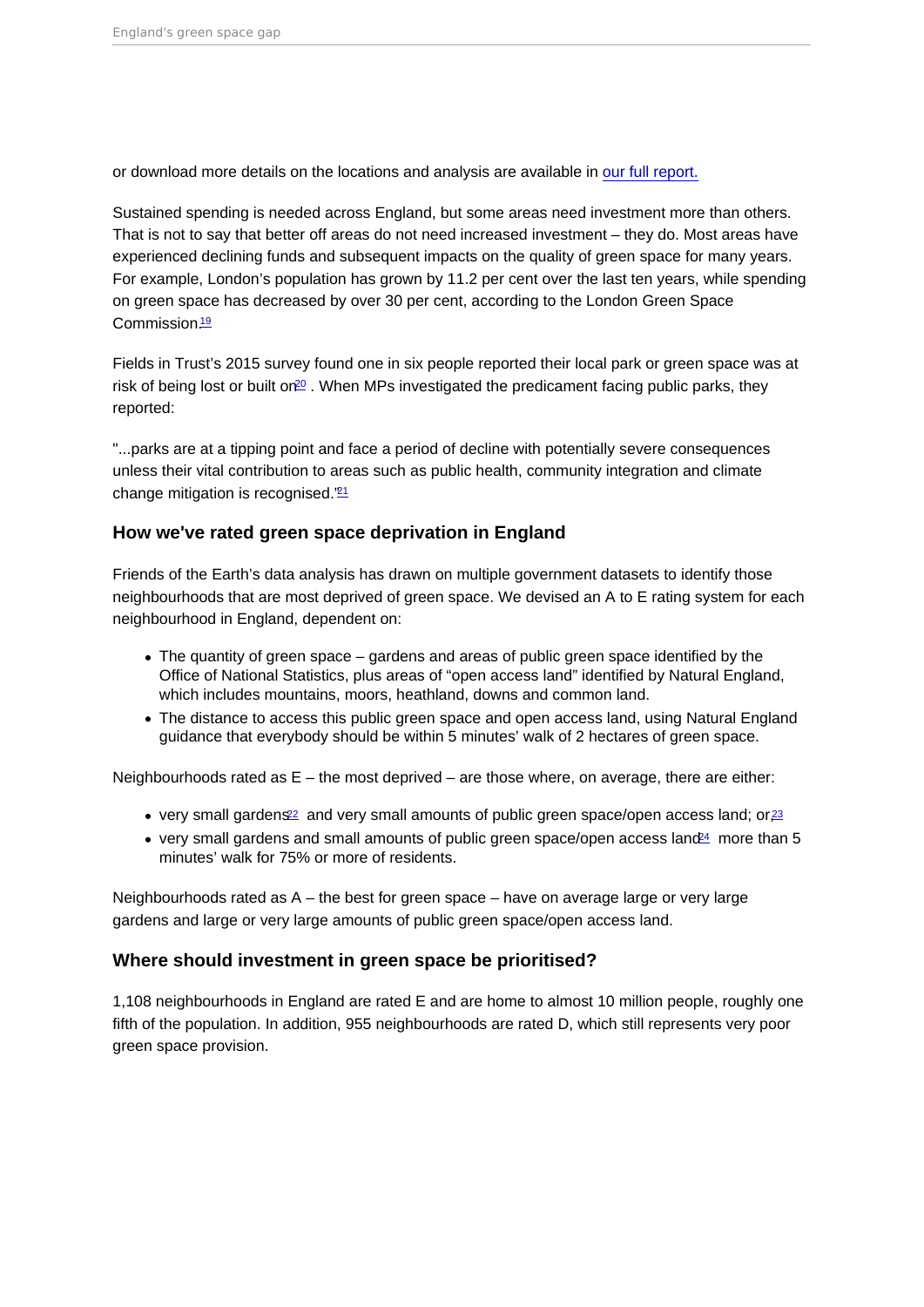These should be the priority areas for investing in more green space, while also ensuring that high quality green space and other green infrastructure is in place in all areas (for example, street trees).

As noted above, there is a strong correlation between green space deprivation and ethnicity, and a correlation between green space deprivation and income. The graph below illustrates this finding.



Green space deprivation rating vs BAME population All English local authorities

## **How much would it cost?**

In 2018, and for parks alone, the Parks Charter – endorsed by 24 national bodies and over 170 regional and local organisations – said spending around £2–£3 billion a year was needed for parks across the UK.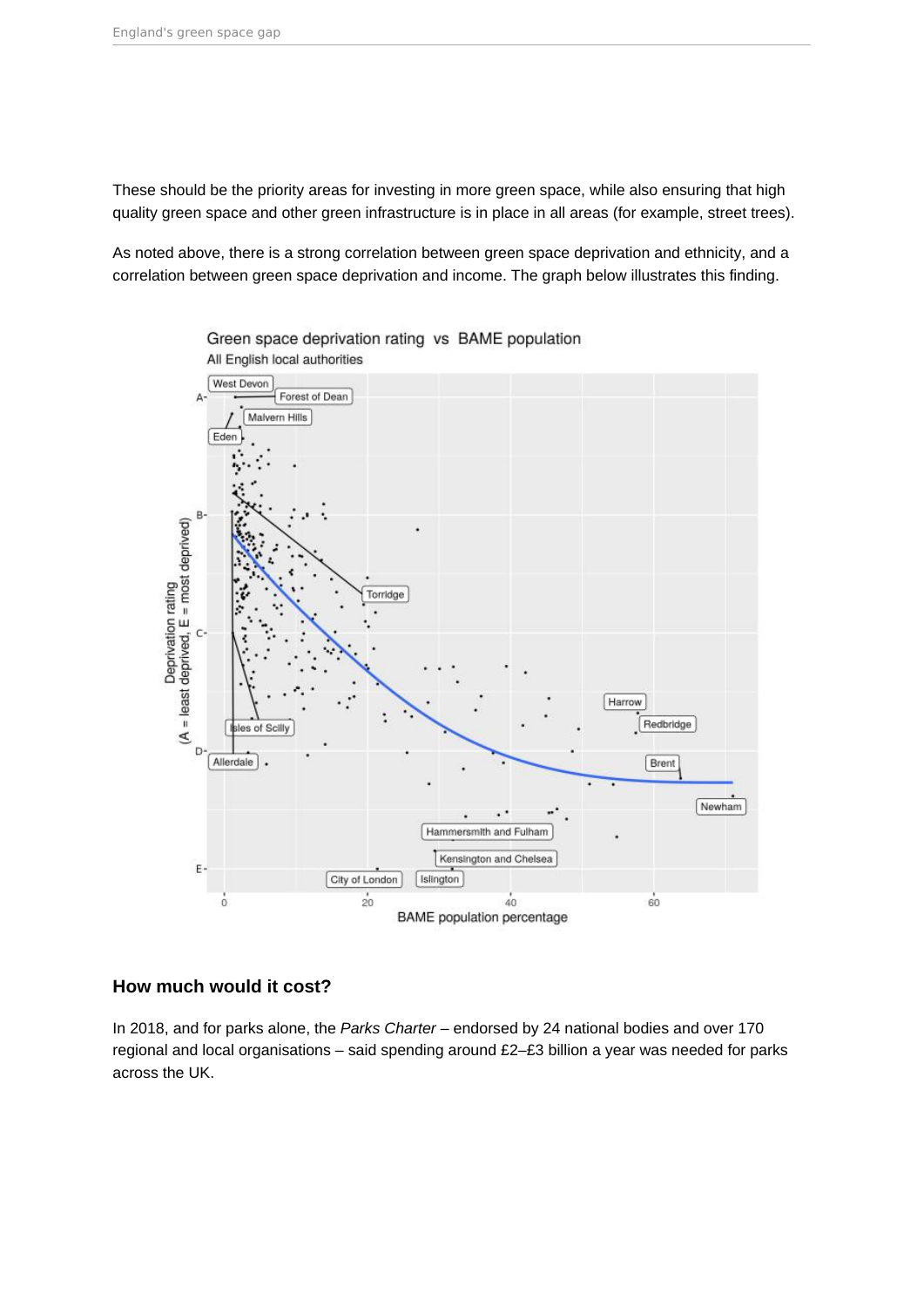#### <span id="page-8-0"></span>[25](#page-25-0)

The recent 2020 report for the National Trust, Sustrans, Create Streets, the Heritage Lottery Fund and others – including Andy Street and Marvin Rees, respectively the Mayors of the West Midlands and of Bristol – says that that the government should invest £5.5 billion of capital funding over 5 years to boost public access to green spaces, especially in areas lacking proper provision, together with £275 million in annual maintenance $\frac{26}{5}$  $\frac{26}{5}$  $\frac{26}{5}$ 

The proposal includes the development of 10,000 km of streets planted with trees and the creation of 155 neighbourhood and 600 street parks in deprived areas, plus 9,200 upgraded parks and the creation of 7,500 km2 of peri?urban parks across Great Britain.

Friends of the Earth endorses this call, although it is important to note that the £275 million annual maintenance cost does not include the additional expenditure needed to maintain existing green infrastructure, nor the funds to fully exploit the health and social benefits of community engagement in green space development, maintenance and use.

A capital funding programme of around £2 billion per year for the next 5 years, together with an additional and ongoing £2 billion on annual maintenance and community engagement, is more in line with what's needed. This would properly improve and expand green space provision and green infrastructure across the UK, maintain its quality and lock in its benefits.

The sums involved may seem steep at first but the savings in health and other quality-of-life benefits would still dwarf these levels of expenditure.

The Parks Alliance has recently produced a comprehensive and compelling evidence-base and business case for the value of parks, covering the many and varied health, local economic, environmental, and wider community benefits. "Making Parks Count – the Case for Parks" states that:

"... parks in England deliver over £6.6 billion of health, climate change and environmental benefits each year including £2.2 billion in avoided health costs alone and are worth £140 per year to each urban resident. For every £1 spent on parks in England an estimated £7 in additional value for health and wellbeing and the environment is generated. The case clearly demonstrates that parks are a smart investment. Unfortunately, because these returns have never been properly understood, parks have suffered from years of underfunding and there remain gross inequalities in access to quality green spaces across the country. Making Parks Count presents the case for turning this around."

### Political context

We have also looked at the correlation between the political control of councils and green space deprivation. Further detail is given in the full report. It is striking that most neighbourhoods that are rated E are under the control of Labour administrations.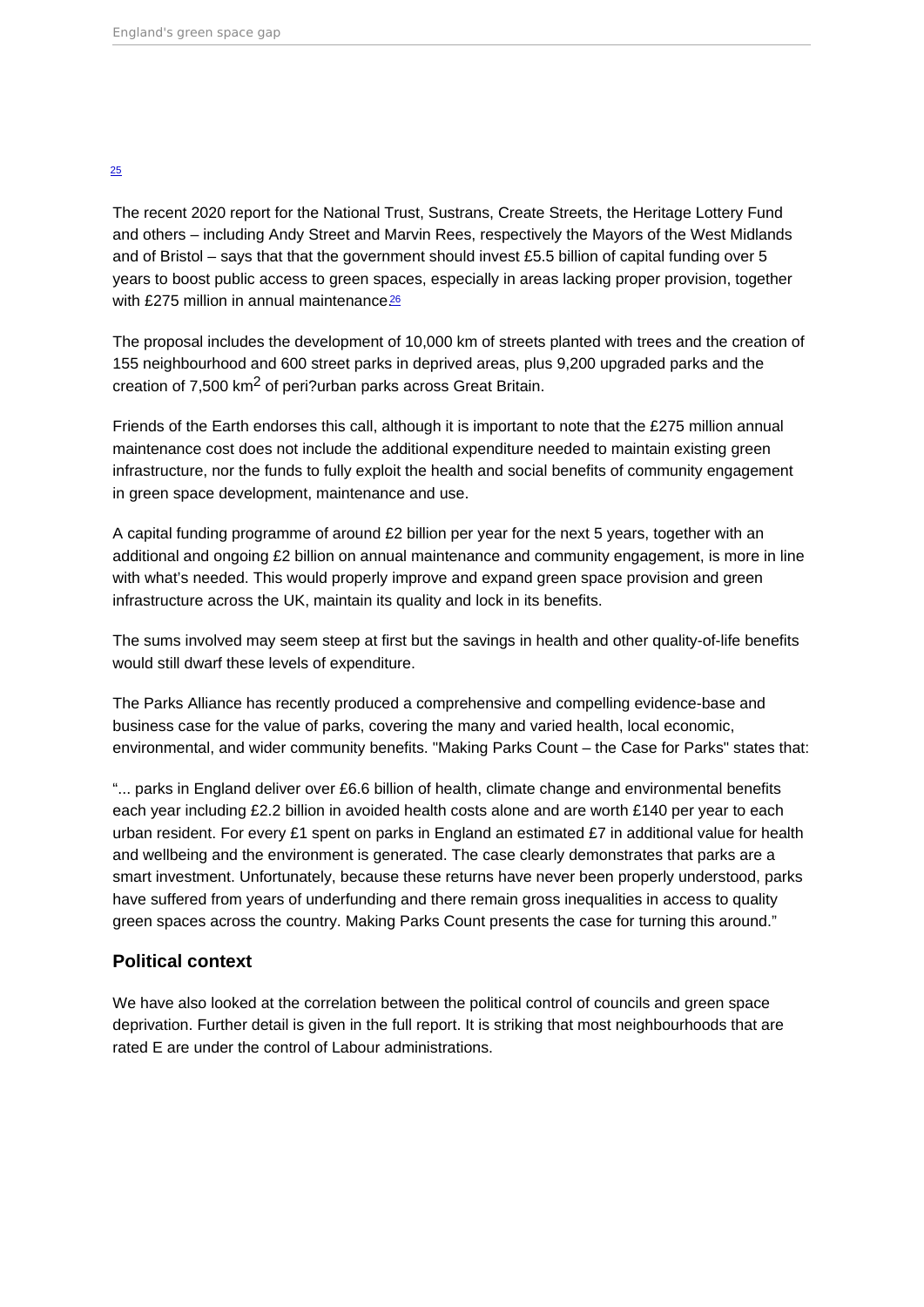<span id="page-9-0"></span>Of the 50 local authority areas with most rated E neighbourhoods, 40 are Labour controlled, 6 are Conservative, 1 is Liberal Democrat, and in the remaining 3 councils there is no overall control (see table in appendix). Two-thirds of neighbourhoods rated E are in Labour council areas, while around a fifth are in Conservative-led councils.

Clearly, it would be wrong to suggest that just because the majority of neighbourhoods rated E are within Labour council areas that it's their fault; instead it's the result of many decades of neglect from national and local politicians of all political persuasions. But it does suggest that the government will get the full support of the main opposition party, if it honours its commitment to ensure that everyone in England has access to the quality and quantity of parks and green spaces needed for physical and mental health. But if it fails to do so, it will face significant and sustained political pressure from Labour and other parties.

# Recommendations – the policy changes and actions needed

Money is not the only solution to the problem of green space deprivation, although clearly it is important. Friends of the Earth recommends that the government should:

Protect existing space in perpetuity. There should be a legal requirement to protect and enhance the quality of all existing public green space for people and nature. Existing green space can be protected through covenants and measures such as Fields in Trust's Green Spaces for Good programme<sup>[27](#page-25-0)</sup>

Introduce a requirement to create new green space where provision is lacking. The idea that there's a lack of available space for new provision in some urban areas is laughable considering the amount of space given over to cars, particularly given that the number of drivers in those communities most deprived of green space is low. New street parks should be created by permanently closing some streets, as recommended by the National Trust and others. These are estimated to cost £3.3 million per kilometer $28$  As one of the case studies featured below shows, existing green infrastructure like school grounds can be safely opened up for community use and benefit outside school hours.

Strengthen England's land-use planning system not weaken it. Planning reform must ensure that existing parks and green spaces are protected, that good quality green space is part of new developments as standard, and that green spaces and parks are treated as part of the wider public realm, not as isolated oases. Local Plans and Supplementary Planning Documents must be informed by the development of ecologically coherent nature networks and green infrastructure strategies, and through a consideration of green space in the development of Joint Strategic Needs Assessments and Joint Health and Wellbeing Strategies.The current proposals for planning reform could take us backwards not forwards.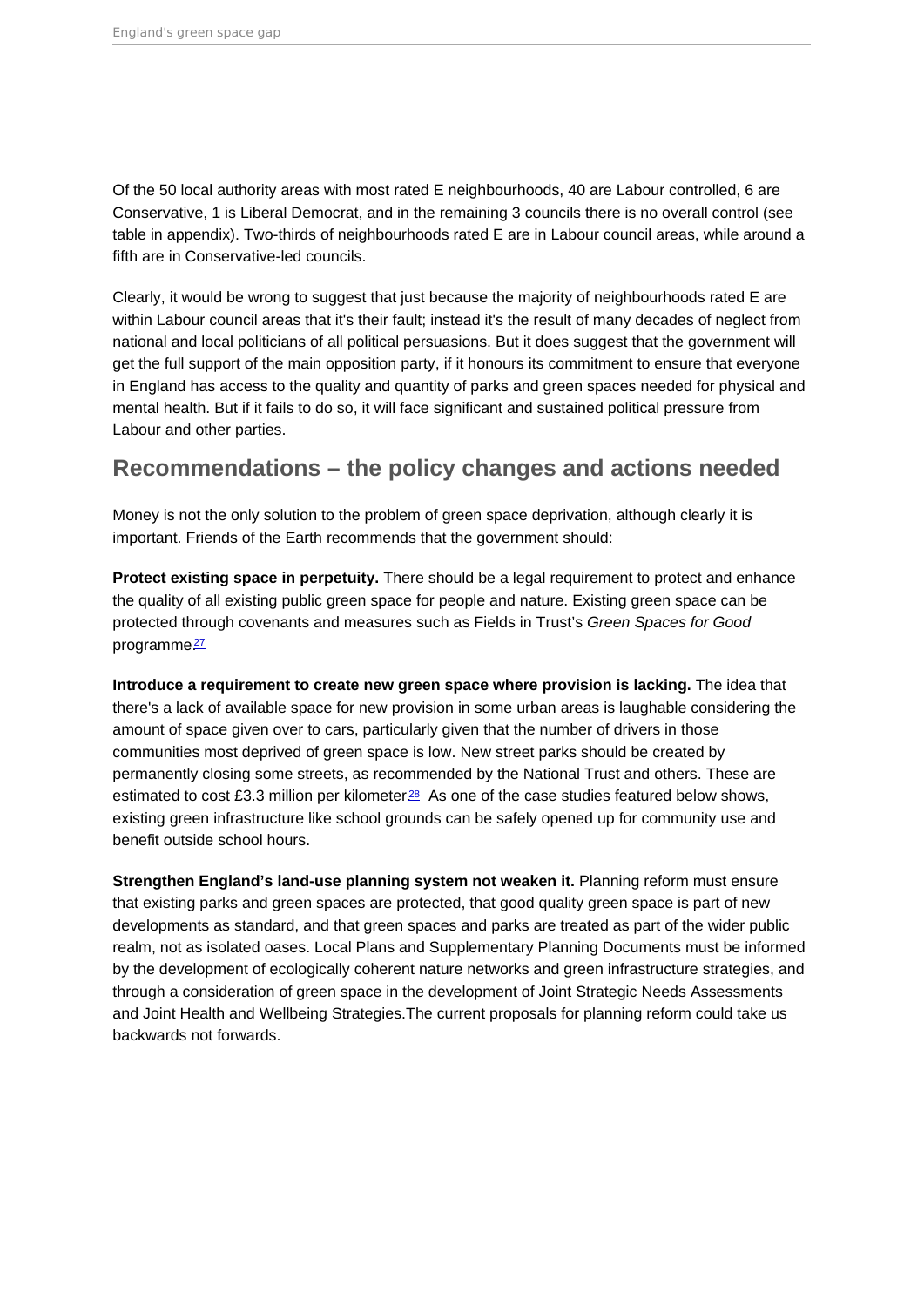<span id="page-10-0"></span>**Invest in green spaces to level up the benefits.** Ending the long-term decline in parks and green space funding, with ongoing commitments to finance £4-5 billion a year to 2024, with maintenance of steady levels so that once quality and quantity standards are established, they are maintained without the risks of stop-start investment.

**Factor in cost savings and benefits to policies and decisions.** The many and varied financial cost savings and benefits should be factored into policies and decisions about land use, the design and layout of development, and ongoing use and aftercare.

**Ensure both quality and quantity of provision.** The multi-functional role of green spaces and parks should be factored into aims and strategies for health and wellbeing, fitness and physical activity, skills and learning, and climate and nature. This requires new forms of working between national and local government and between departments.

**Make parks, green space and green infrastructure a properly funded statutory service,** ending the situation where local councils have run and managed parks and open spaces, but not as a statutory requirement.

**Ensure green space is provided for and with people of all backgrounds, with funding for community engagement.** Residents and users' voices must be heard in the management of green spaces to ensure they are inclusive (for example, a Muslim community might want areas where women can meet away from men). Community involvement in the practical management of green space, such as planting and nature conservation, should also be encouraged and resourced, including through approaches such as social prescribing. Communities also hold a wealth of expertise on nature conservation, children's play, outdoor learning and education. These and other resources can be used by local authorities and others, as part of the approach to skills, learning, and better use and management of spaces for people and nature. If the full social and health benefits from green spaces are to be realised, then ongoing funding of green spaces and green infrastructure needs to include funding for community engagement, as recommended earlier.

**Make green spaces hubs for learning and skills.** Green spaces, parks and nature areas should be places where people can acquire new skills, knowledge and confidence, both through informal outdoor learning, and formal skills and education strategies.

# **Green space case studies**

We've showcased some case studies of community and civic action on green spaces from the UK and overseas. This is in recognition of the important role communities have in closing the green gap, and to underline the importance of cooperation between various parties, including the central role of community groups with their knowledge, expertise and enthusiasm.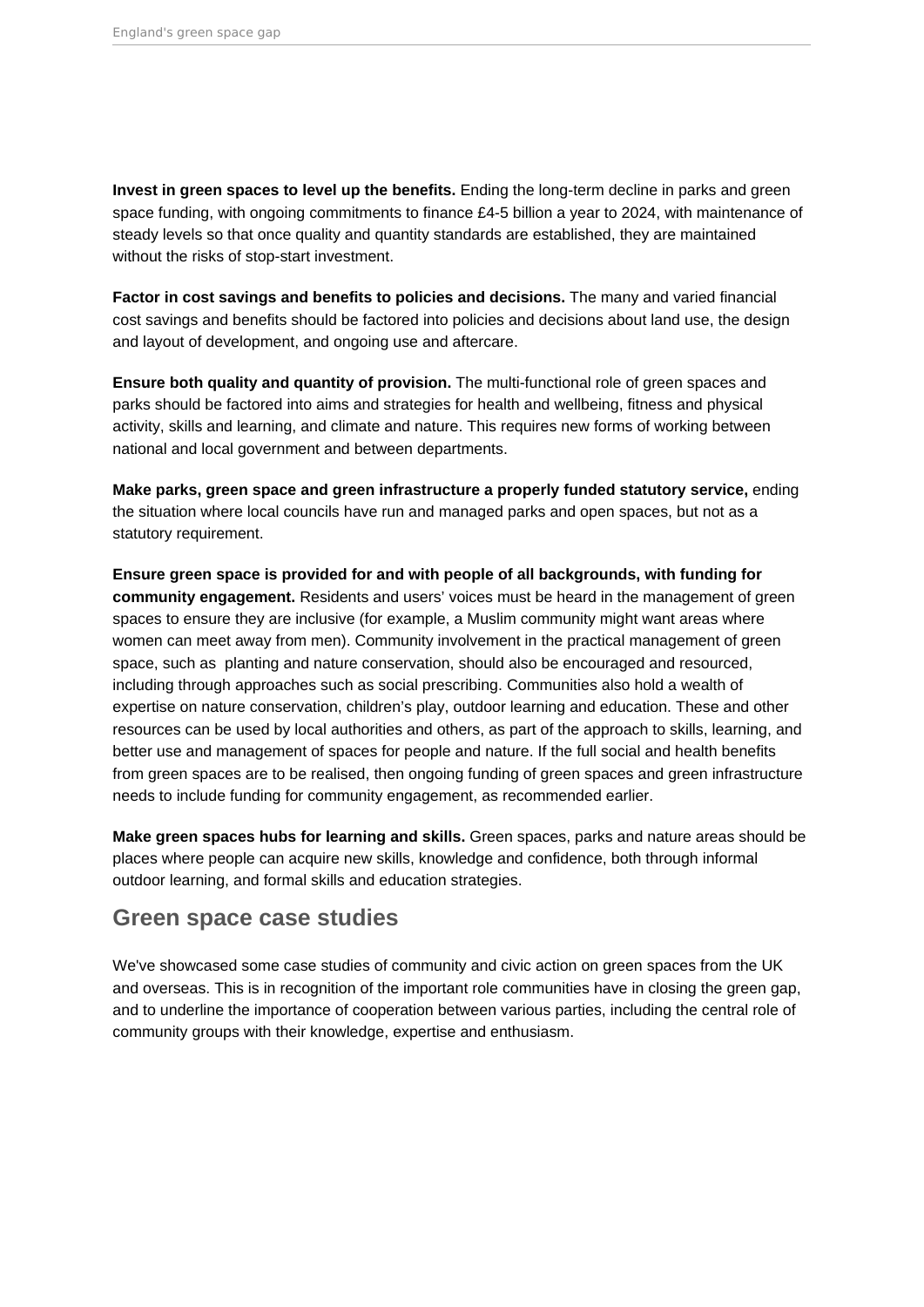Tees Valley, County Durham: Tees Heritage Park – renaissance of the river valley

#### <https://www.groundwork.org.uk/wp-content/uploads/2019/09/THP-Natural-England-Case-Study.pdf>

Tees Heritage Park stretches from Yarm to Stockton in the Tees Valley, taking in all of the open land along the River Tees, including the Leven Valley and Bassleton Beck. For the first time, this attractive stretch of green space has a clear identity and formal planning designation, so that it can be promoted as a single park.

Despite being the common thread along which communities had thrived, the demise of the riverbased economy meant people turned their back on the river and no longer saw it as an attractive place. Unloved and a dumping ground for rubbish, development was piecemeal, with little thought for connectivity or the potential for this important environmental asset to boost recreation, nature and wellbeing.

Formed in 2007, the Friends of Tees Heritage Park conceived Tees Heritage Park to bring about a renaissance of the river valley, celebrate its heritage and provide a unique amenity for the valley's communities. The park is now identified as a major strategic initiative in the Tees Valley Green Infrastructure Strategy, which recognises that the "corridor concept" fits well with the physical structure of much of the Tees Valley sub-region. The strategy identifies the River Tees as a strategic wildlife corridor that provides a major route through urban areas and into the surrounding countryside, with opportunities to increase accessibility for residents.

Created through a partnership between Friends of Tees Heritage Park, Groundwork North East, the Environment Agency, the Canal & River Trust, Natural England, Stockton-on-Tees Borough Council and Tees Valley Wildlife Trust, the park officially opened in September 2012 with the completion of the first phase of the project.

Benefits to date include enhancements to the river corridor that improve accessibility for nearby communities. Formally defining the park has made it easier to protect wildlife in areas such as the River Leven corridor. Site visits with local schools resulted in pupils producing a large number of sculptures that inspired the on-site artworks. QR codes enable visitors to download information about the local wildlife and heritage.

By connecting and promoting the existing green space as a single park, this visionary project has reconnected local people to the river they once turned their backs on.

Kings Lynn, Norfolk: River Lane pitches – effective campaigning through the planning consultation process

River Lane pitches form part of a large area of open space within the North Lynn area of King's Lynn, Norfolk. The fields are in a ward that has particularly poor health and deprivation demographics and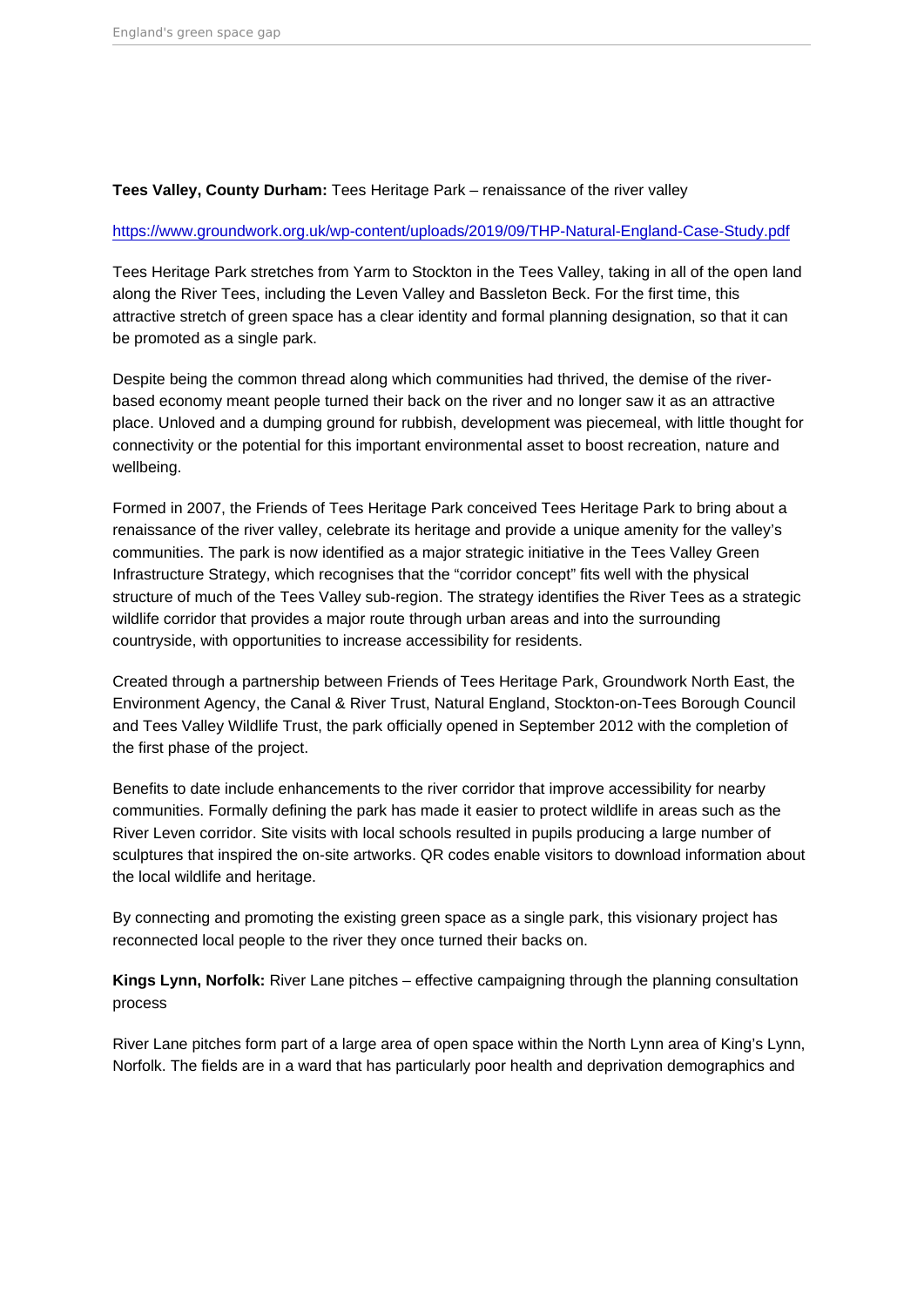is one of the top 25% most deprived wards in England.

35% of the adult population in the ward are identified as obese, putting it in the top 20% of obesity rates nationally. At 73.1 years, average life expectancy is in the bottom 20% for England. Within Kings Lynn, the ward has the highest rates of crime and antisocial behaviour and some of the highest rates of unemployment.

The entire space was originally proposed for a major housing development by the borough council within its Local Plan allocations. The River Lane pitches themselves were earmarked for the provision of 153 new houses. A community campaign began during the council's consultation process on its plan and a large number of residents engaged throughout the consultation, vehemently objecting to the inclusion of the River Lane pitches.

The campaign was successful, with the council agreeing to remove the pitches from the development proposal. The tenacity of the residents' association led the council to agree to legally protecting the land under Fields in Trust's UK-wide Active Spaces project, which has protected 50 green spaces across the UK while supporting less active members of communities to get out and use their local parks.

The River Lane pitches project recruited local women who faced barriers to participation. Many young mothers lacked the support needed to take up physical activity, so the project introduced "buggy bootcamp" and family fitness sessions on River Lane pitches, with children in tow. This was complemented with a couch-to-5k scheme - in total, 62 women completed the programme, with many running their first 5k. River Lane pitches will now always be available for the Kings Lynn community to enjoy for both formal sport, and informal recreation, forever.

This case study was first published in [Watch This Space,](http://www.fieldsintrust.org/watch-this-space) the Fields in Trust handbook for communities to champion and support their local green spaces with an easy-to-use guide to the planning system.

Future Proof Parks: getting young people involved in their green space heritage

#### <https://www.groundwork.org.uk/projects/future-proof-parks/>

Groundwork has partnered with Fields in Trust and the National Youth Agency to deliver "Future Proof Parks", a National Lottery Heritage Fund programme (part of the £10 million "Kick the Dust"' initiative), which aims to get more young people interested and involved in preserving their local park and green space heritage.

Over the course of the 3-year programme, which started in 2018, 880 young people from the West Midlands, East of England, West of England, North West and North East will learn more about their local historic park heritage. The overall aim is that at least 180 young people will join their local "Friends of…" park groups and volunteer to preserve the local spaces that matter to the communities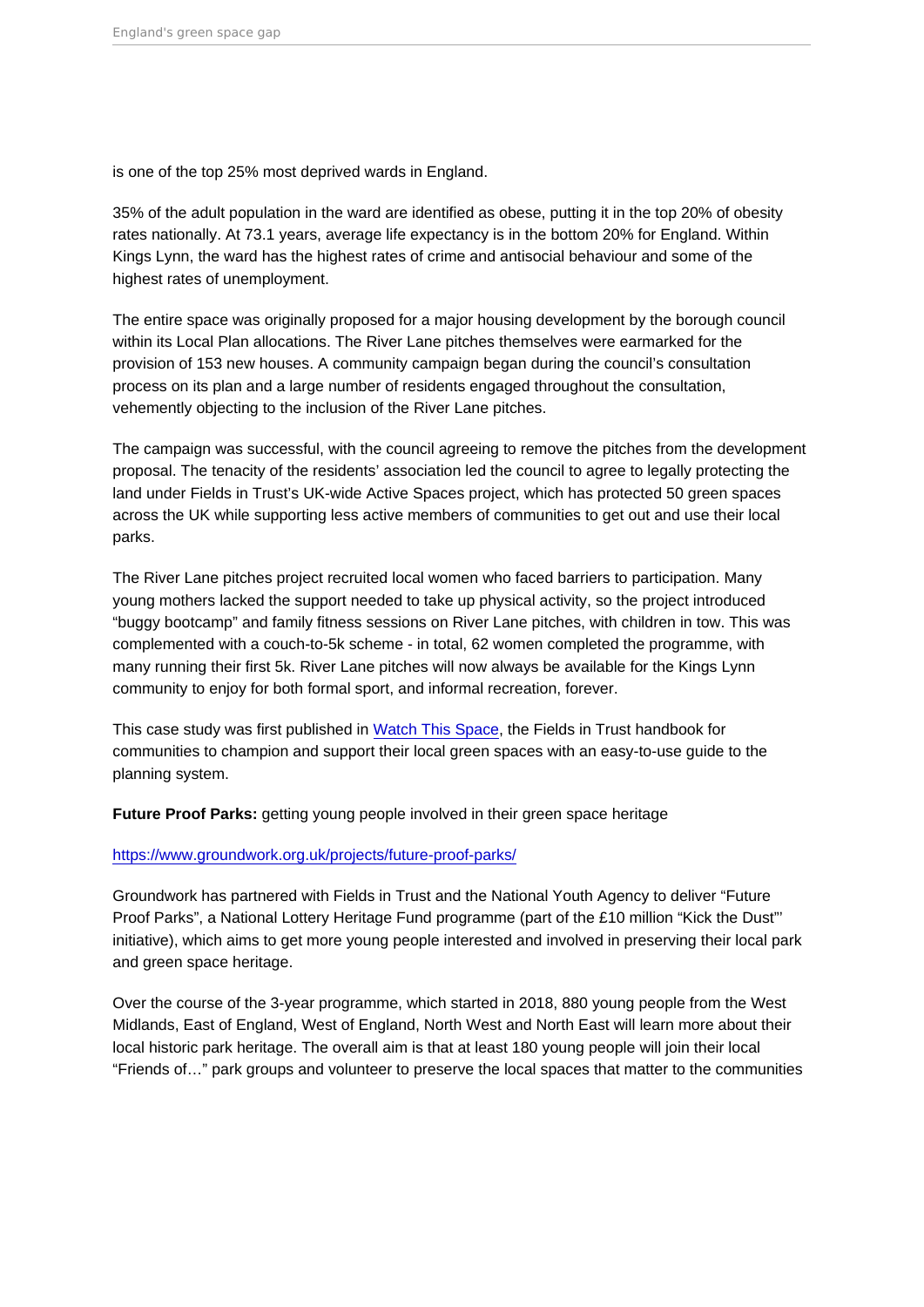#### they live in.

The project will also work with 60 "Friends of…" park groups, giving them the tools, encouragement, and support to get more local young people involved in their work and to see the benefits of crossgenerational working. The programme also aims to kickstart crowdfunding campaigns which will help raise money for the local parks and to test new ways of generating income, as well as engaging the local community.

Future Proof Parks focuses on historic parks and heritage landscapes in five "hub" locations across England. In each hub, young people will be supported to give their time and talents to support local groups and heritage organisations:

East: Hertfordshire, Luton and Essex North East: South Tyneside, South Shields, Gateshead, Sunderland and Durham North West: Blackpool, Liverpool, Wigan and Lancashire West: Bristol and South Gloucestershire West Midlands: Smethwick, West Bromwich, Oldbury, Stourbridge, Dudley and Tipton

Paris , France: Cours Oasis - transforming a school playground

[http://www.meteofrance.fr/actualites/83487673-projet-cours-oasis-transformer-des-cours-d-ecole-en](http://www.meteofrance.fr/actualites/83487673-projet-cours-oasis-transformer-des-cours-d-ecole-en-ilots-de-fraicheur-et-espaces-urbains-de-proximite)[ilots-de-fraicheur-et-espaces-urbains-de-proximite](http://www.meteofrance.fr/actualites/83487673-projet-cours-oasis-transformer-des-cours-d-ecole-en-ilots-de-fraicheur-et-espaces-urbains-de-proximite)

Paris has found an innovative way to creatively use existing space to improve the urban environment and provide breathing space in the middle of city streets.

As a consequence of climate breakdown, France is facing more frequent and more intense heatwaves. As part of its resilience strategy, and with the support of the EU's Urban Innovative Actions programme, Paris is piloting the transformation of ten school playgrounds into communal spaces that are green, cool and pleasant retreats from rising summer temperatures.

The goal of Cours Oasis is to establish a model for future schoolyards, co-designed with the schools – teachers, students, parents and other local stakeholders. The 3-year project, from 2019 to 2021, provides ways for local people to participate in an innovative climate change project, with the potential to be involved in future planning to transform schoolyards into communal spaces.

The idea is to create spaces for locals to share, especially in the evening or during school holidays, with a mix of inventive play areas, quiet corners, water features, more greenery and garden-based learning. The project is collaborative from start to finish: children are involved in designing the play areas and the oasis is created after consultation with local people to meet their needs and expectations.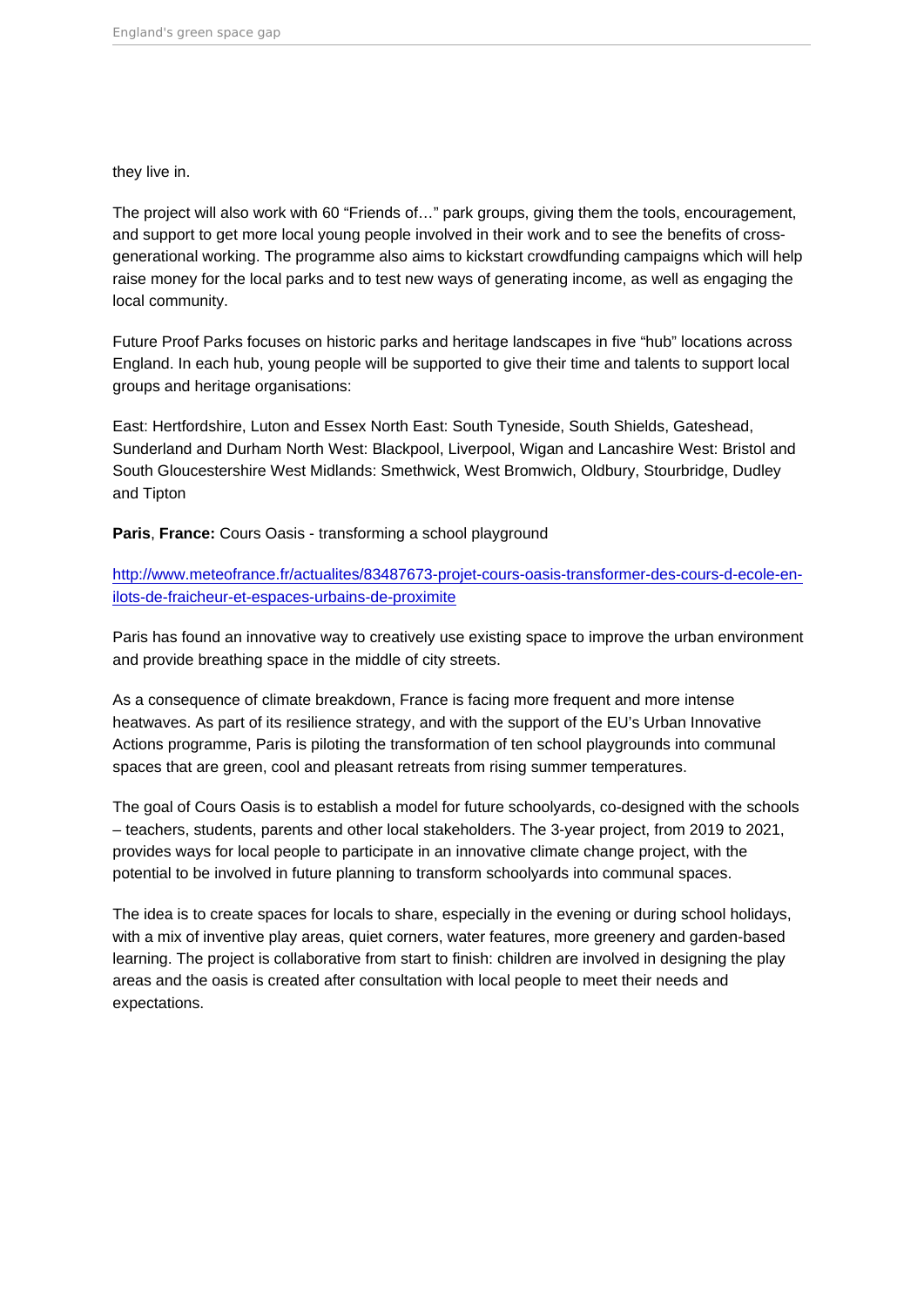Project delivery partner Paris Councils for Architecture, Urbanism and Environment helps deliver the co-design phase, through workshops, training, community mobilisation and assessment.

The pilot project with ten schools will provide the opportunity to experiment, trying out new solutions for construction materials, urban furniture, plant varieties, neighbourhood engagement and participative democracy. These will all provide useful lessons, with the potential to create scalable and durable approaches to opening up school playgrounds as green lungs in the heart of the city.

Unfortunately, the opening of the school yards has been postponed due to the Covid-19 outbreaks and some of the citizen assembles suspended.

Hackney, London E5: 10xGreener – the postcode gardener

[https://experiments.friendsoftheearth.uk/projects/postcode-gardeners-how-hiring-postcode-gardener](https://experiments.friendsoftheearth.uk/projects/postcode-gardeners-how-hiring-postcode-gardener-can-bring-nature-back-your-street)[can-bring-nature-back-your-street](https://experiments.friendsoftheearth.uk/projects/postcode-gardeners-how-hiring-postcode-gardener-can-bring-nature-back-your-street)

Many urban areas are deprived of green space and many city dwellers lack gardens, or the time and skills to make them thrive. Residents want greener and healthier streets, but projects can founder because it can be hard to maintain new planting.

Early in 2018, Friends of the Earth brought together residents in Daubeny Road, London E5 to explore how they could make their street 10xGreener. We found that there is a real appetite for neighbours to meet up and take action, but residents lacked the time or capacity to keep up the good work.

So Friends of the Earth ran a pilot scheme, bringing people together to increase and maintain the greenery and wildlife in and around Daubeny Road, while building a more connected community through gardening.

Crowdfunding raised over £6,500 to hire the UK's first postcode gardener and paid for 350 hours of her time over a year to tackle maintenance and organise local residents in transforming the area. Kate Poland worked at "postcode level", supported by delivery partner EcoActive and a group of passionate volunteers who co-created a vision of how the streets could be greened. This was not about helping people nurture their own gardens. It was about planting in public spaces and on-street yards, walls, windowsills, balconies that are publicly visible.

Using her own knowledge and skills, and resources especially created for the project, Kate brought people together, ran workshops, sowed seeds, planted in the margins and smashed up concrete to make space for nature. The initiative was very child-friendly and the group was strongly supported by the local primary school, where progress could be celebrated and plans and ideas shared. The residents continue to support the initiative and fundraise to retain the postcode gardener.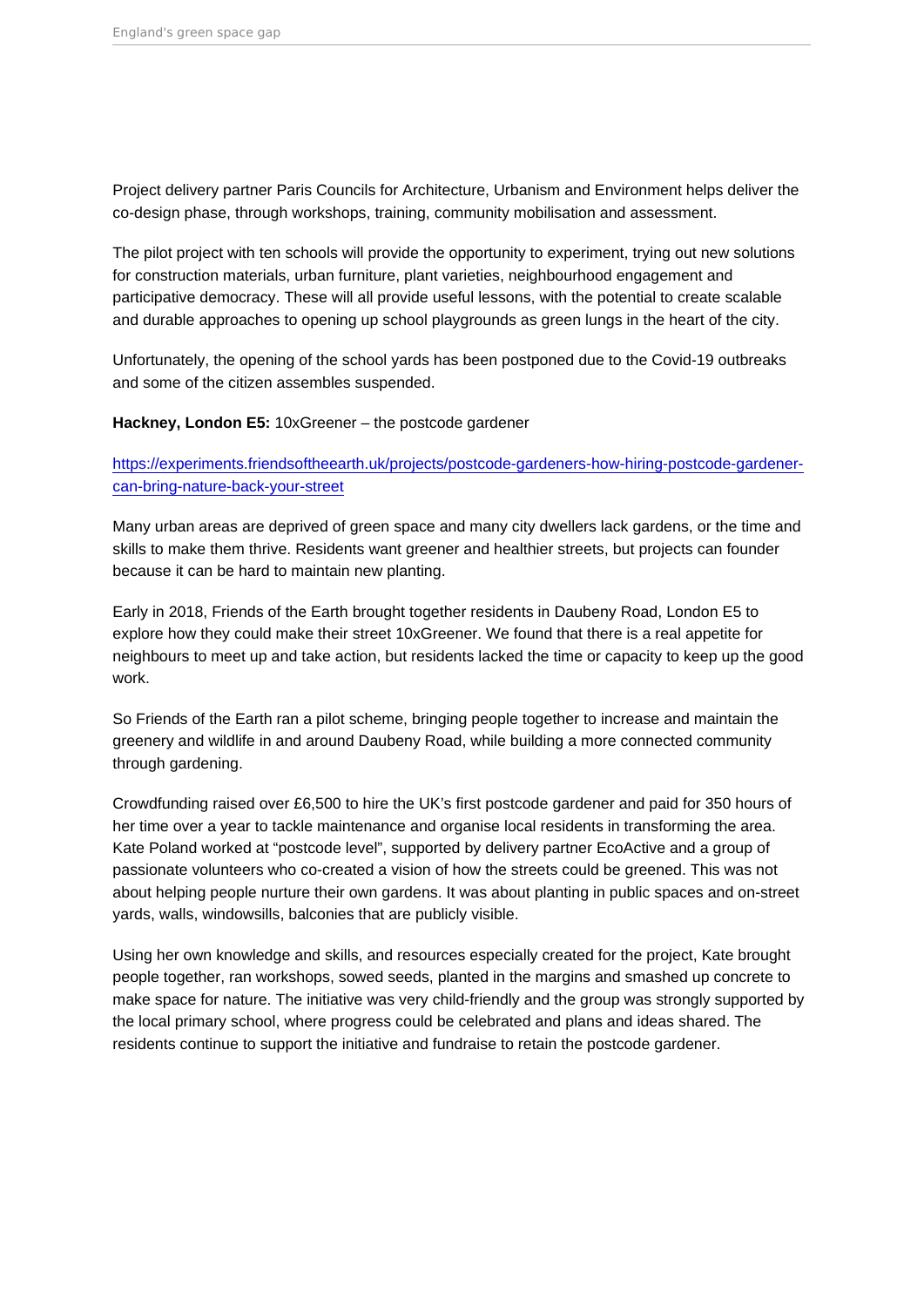Friends of the Earth subsequently ran a competition with Crowdfunder to kickstart more postcode gardeners and received over 100 entries from across the country. The winner from Bideford, North Devon raised funds in November 2018 and hired their postcode gardener in 2019. Many other useful lessons have come from this pilot and Friends of the Earth is delighted that it has created the beginnings of a replicable model for different kinds of urban centres.

Tottenham, London: Lordship Rec – rescuing and transforming a public park

#### [www.parkscommunity.org.uk](http://www.parkscommunity.org.uk) <https://lordshiprec.org.uk/works/>

When park users launched the Friends of Lordship Rec in 2001, Tottenham's largest public park was run down, unstaffed and almost abandoned. The Parks Service of cash-strapped Haringey Council was reduced to the bare bones of grass cutting and litter collection, the Rec's buildings were semiderelict, and anti-social behaviour was rife. Local people rarely ventured in, including those on the neighbouring council estates, Tower Gardens and Broadwater Farm, despite residents having little or no garden space.

But over the past two decades, determined community action, committed community / council partnership-working and substantial funding have resulted in the park's transformation into a vibrant and beautiful multifunctional space for everyone to use, enjoy and benefit from.

Following years of effort, public consultation and collaboration, backed by massive and vocal support from local people, the park underwent a renaissance in 2012 with funding of £7 million from the Lottery, Haringey Council and other sources.

The park now has a new community-run hub with café and toilets and a new staffed depot. Existing buildings and facilities have been restored and a long-term commitment has been made to staffing and maintenance. Nature has been supported by turning a culverted river into a meandering flowerladen channel and more trees, meadows and flower beds have been planted. Bikers have not been forgotten, with a new BMX loop track.

A potent element of the ongoing programme is that community empowerment, enshrined in the park's management plan, has been built into all decision-making. The Friends and user groups manage or part-manage various areas and facilities and co-manage the park as a whole with the council's Parks Service.

Park usage has tripled. The Friends of Lordship Rec has 1400 members, and there are almost 20 different park user groups promoting cycling, wildlife, sports and fitness, managing the buildings, organising all kinds of events and involving all sections of the community.

This success story in a diverse, predominantly working-class area has been a trailblazer for something that can be replicated everywhere – the Friends host a project promoting community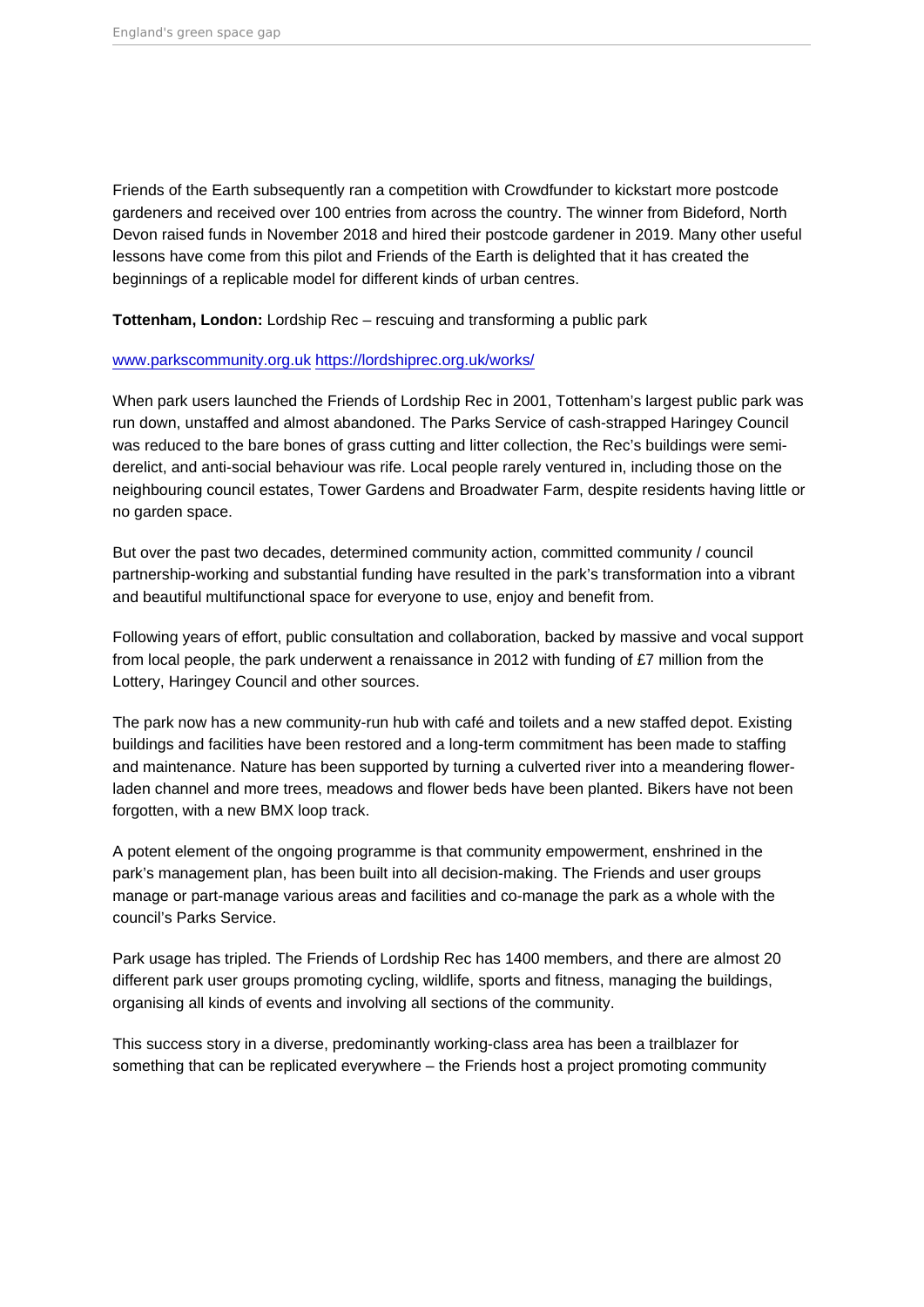empowerment in green spaces throughout the UK.

Rotterdam, The Netherlands: Rotterdam, sterker door – Rotterdam onwards, stronger

#### <https://dutchreview.com/cities/rotterdam-drops-233-million-on-green-spaces-and-they-look-incredible/>

While many small local initiatives can make a neighbourhood greener and more attractive, an ambitious city-wide plan can deliver enormous benefits to many more people and can radically change the image of a city for its citizens and visitors alike.

As a major port, Rotterdam was bombed more extensively than any other Dutch city in WWII and in the scramble to rebuild, its concrete developments led to it being described as the "ugliest city in the Netherlands". Bu that is about to change.

Rotterdam has invested 233 million Euros in seven different green city projects, aiming to complete them within a decade. The goal is to counter the negative effects of coronavirus and enhance the quality and appeal of the city, with a focus on adding green space to the urban environment. The changes will add a breath of fresh air that Rotterdam has seemed to lack, with fountains, trees, greenery, parks and more space for pedestrians and cyclists.

Innovative changes include the transformation of the roof of a railway viaduct, de Hofbogen, into a 2 km long walkway in the heart of the city, which will include a circular waterway.

The new 7-hectare Park Maashaven down by the harbour provides much needed green space and an area for festivals and events. The iconic Hofplein will be revamped with more trees and grass and the new Blaak park, combined with a decrease in traffic, will create cleaner air and less noise pollution. The new plans also include a more climate-friendly energy transition.

When complete, these transformations will add another aspect to the city's existing urban experience, with spaces for people to breathe more freely, walk, cycle and hang out, designed with post-coronavirus in mind and the enhanced desire for access to green space that lockdowns have created. See the website above for illustrations.

Oldham: #LoveWhereYouLive – how fixing fly-tipping created a friendlier neighbourhood

#### <https://www.hubbub.org.uk/Blogs/neighbourhoods-blog/can-community-action-cut-fly-tipping>

#### <https://www.hubbub.org.uk/lovewhereyoulive>

Greening cities does not depend on creating dedicated spaces. It can also mean recognising that there can be enormous potential in overlooked and unloved places in the neighbourhood that can be transformed by a creative solution to a different problem.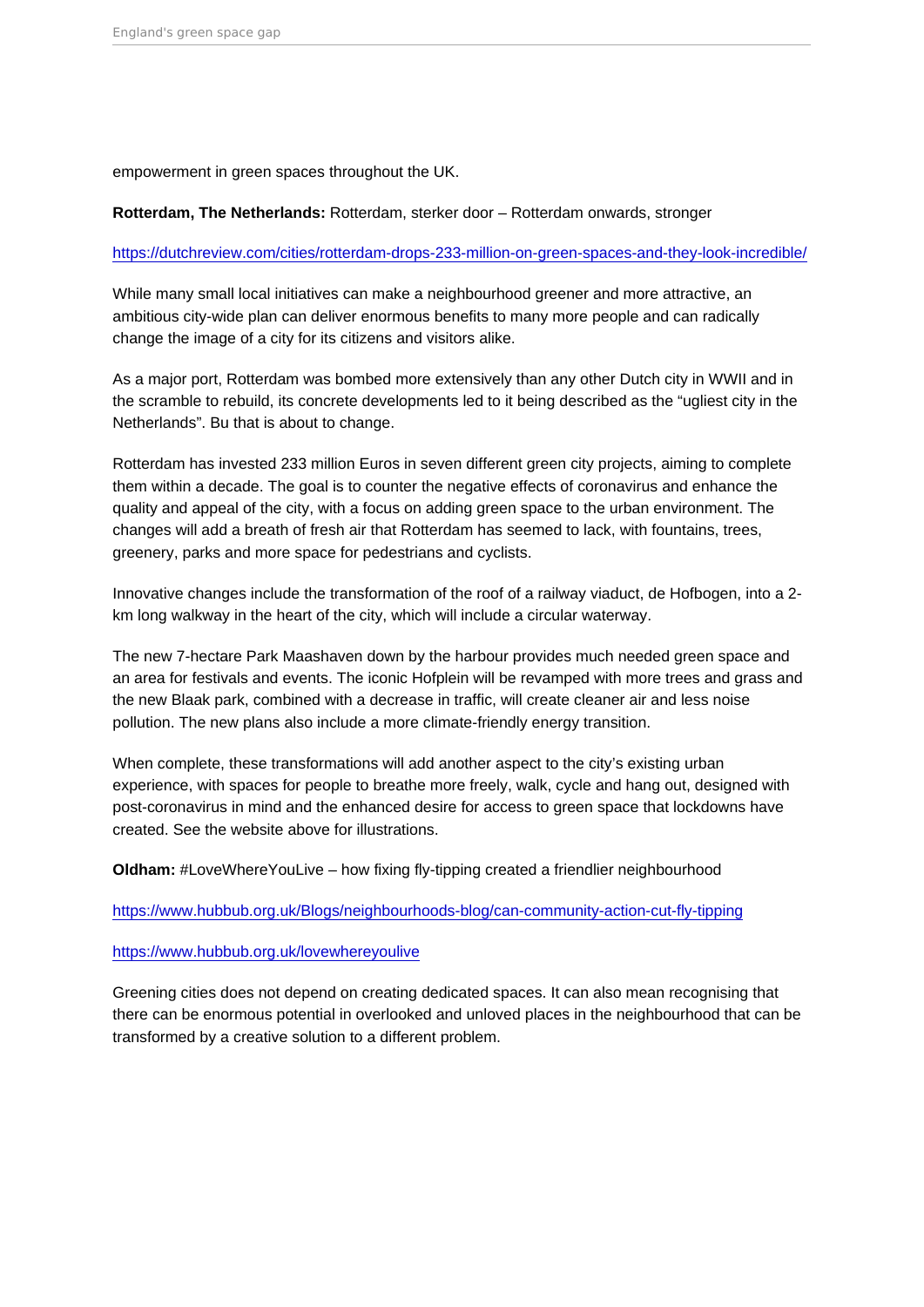Councils have to spend millions cleaning up urban fly-tipping and littering, while residents suffer the eyesores and sense of neglect that heaps of rubbish create. In Oldham, some back alleys running between the Victorian redbrick terraced houses were neglected, unattractive and unsafe rubbishstrewn waste grounds. No-one was taking responsibility for cleaning them up. Environmental charity Hubbub wanted to understand the causes of fly-tipping and to find solutions, by working with residents to transform 5 of these fly-tipped alleys into bright and friendly communal spaces.

Key to this transformation was winning the trust of residents and finding powerfully motivated women who wanted their neighbourhood to improve, because they wanted safe places for kids to play or a concern that the area was "going downhill". Hubbub worked with local councillors, community support teams and local police to identify small bands of residents whose concern could be channelled to turn these alleys into safe, usable spaces.

In the areas where community action worked, the women leading the activities were able to earn the respect of neighbours and be a mutually supportive group with a clear idea of what they wanted. A range of activities proved to be successful in building pride of place, including community events, skills training and bright vibrant messaging. Hubbub turned these into an inspirational guide for others who want to transform shared spaces.

Three successful alleyway transformations with residents reported a 100% decrease in fly-tipping. What had started as a campaign about rubbish ended up helping build a sense of community, "transformed an environment that brought us continued frustration and despair into one that brings us joy and hope", and helped people feel safer as they came to know their neighbours and their children used safe play areas.

However, the lessons from this project are that it is a slow, expensive, intensive process and requires ongoing commitment from partners and residents. Fly-tipping can be a sign of disconnected communities and can only be addressed by building trust and interaction between neighbours. It is not a quick fix.

Ghent, Belgium: the Red Carpet – a major new child-friendly route through an urban renewal area

### [https://rethinkingchildhood.com/2018/04/03/ghent-serious-child-friendly-urban-planning/](https://eur02.safelinks.protection.outlook.com/?url=https://rethinkingchildhood.com/2018/04/03/ghent-serious-child-friendly-urban-planning/&data=02|01||809c92c4f9644bef7f2608d82e486d3c|7218049aa6554e919178f36890fbfd94|1|1|637310235899833870&sdata=pMjnhd6gbPTxYqkyCujSVxzhzUf7gIP9TaPbJF4PcSM=&reserved=0)

Ghent city authorities faced a challenge when planning the regeneration of Brugse Poort, one of the city's poorest neighbourhoods, where public green space is scarce and very low quality. The 19th century district accounts for 4% of Ghent's land surface but 25% of its population in a very dense urban fabric.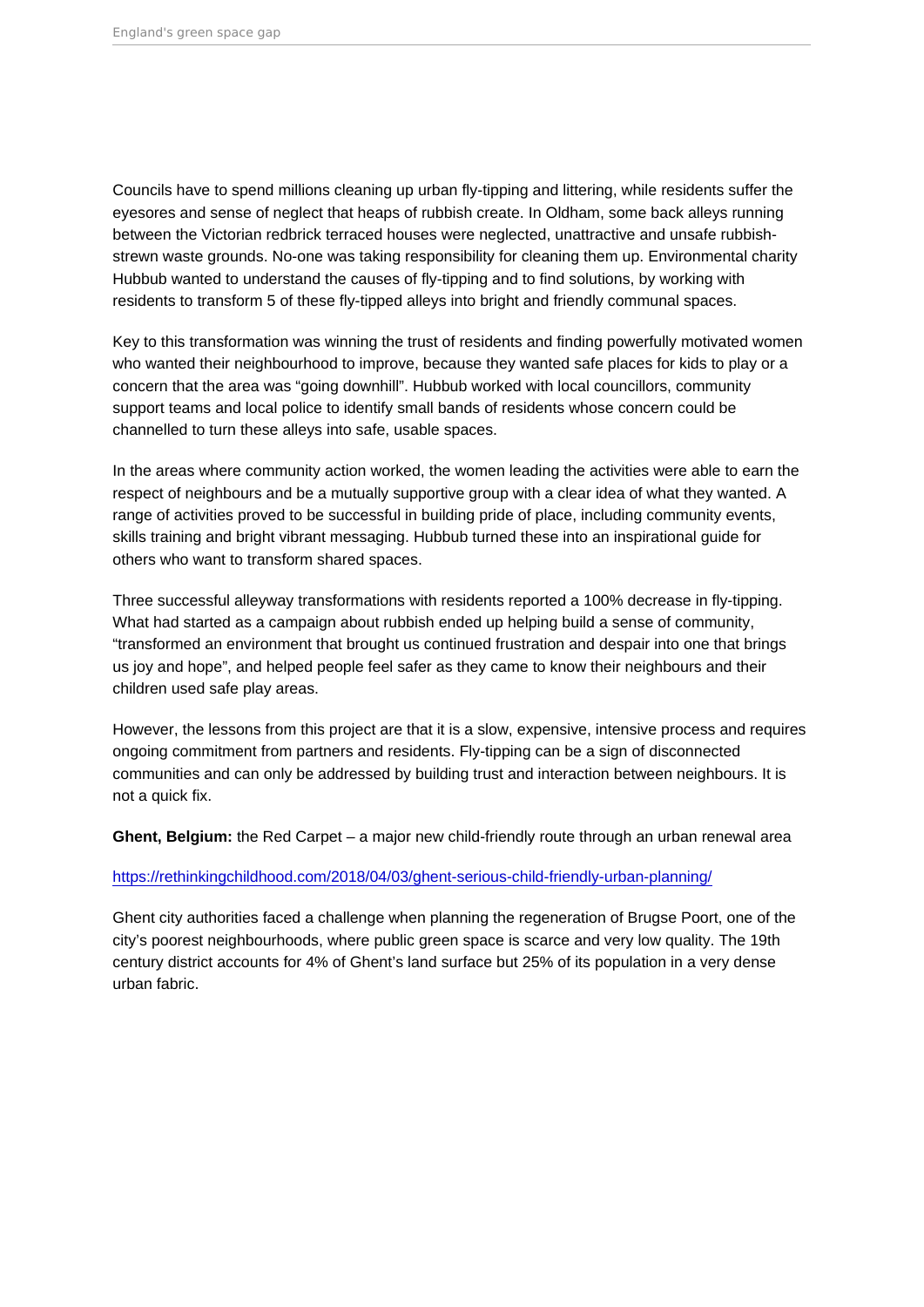<span id="page-18-0"></span>The plan became an urban renewal project, Oxygen for the Brugse Poort, to create extra public space in the neighbourhood, improve the housing stock and help foster cohesion in an economically disadvantaged area.

One strategic element is the Red Carpet, a 2 km traffic-calmed route through Brugse Poort that links neighbourhood children's facilities, including a school, a kindergarten and several public spaces. The project involved extensive traffic calming, with distinctive red stones laid out in a herringbone pattern. New infrastructure included a pedestrian bridge, a multi-purpose public space that included informal sports facilities, and a walkway running right through Pierkespark, a historic building.

Elisabeth Belpaire, who worked on the project, drew several lessons from her experience:

- The spatial and physical re-structuring of the neighbourhood takes long-term planning and commitment, like buying up strategically-located properties over time that can be turned into new public and green space - adding "oxygen" to the neighbourhood.
- The Red Carpet has become the "soft spine"' of the area, an axis connecting existing and new local services such as a library, kindergarten, and public spaces such as the newly created squares and parks. Increasing connectivity between the Brugse Poort and other neighbourhoods was also important for increasing walkability. It also meant strengthening connections with other neighbourhoods through bridges, literally and figuratively, and with citylevel networks for pedestrians and cyclists.
- You need both political leadership and collaboration with grassroots organisations and youth representatives, through the establishment of a local coalition to achieve a high level of citizen participation. Both are key for the creation of a new identity and a "new memory" for the neighbourhood. While it is essential to keep people in the neighbourhood and avoid gentrification, it is a delicate balancing act to support the original communities as well as fostering economic growth and social mix.

Ghent has also proposed some major new green spaces, with four destination "green poles" either in place or on the way. Schoolyards are being refurbished in naturalistic ways. More than half of schools now have a green schoolyard, in a move inspired by a study visit to Berlin. Ghent is keen to rethink streets, with over 140 play streets alongside school streets (which are closed to traffic at certain times of the school day) and some of the region's first "bike street" (fiets straat) projects, where bicycles have priority over cars.

### Inverclyde, Scotland: Green Gym

Of all councils in Scotland, Inverclyde has the highest share of the most acutely deprived areas.<sup>[29](#page-25-0)</sup> A green space audit identified a number of underperforming green spaces. The Conservation Volunteers (TCV), working with Inverclyde Council and Glasgow & Clyde Valley Green Network Partnership, identified priority sites where environmental and accessibility improvements would be most beneficial and near communities with the greatest need.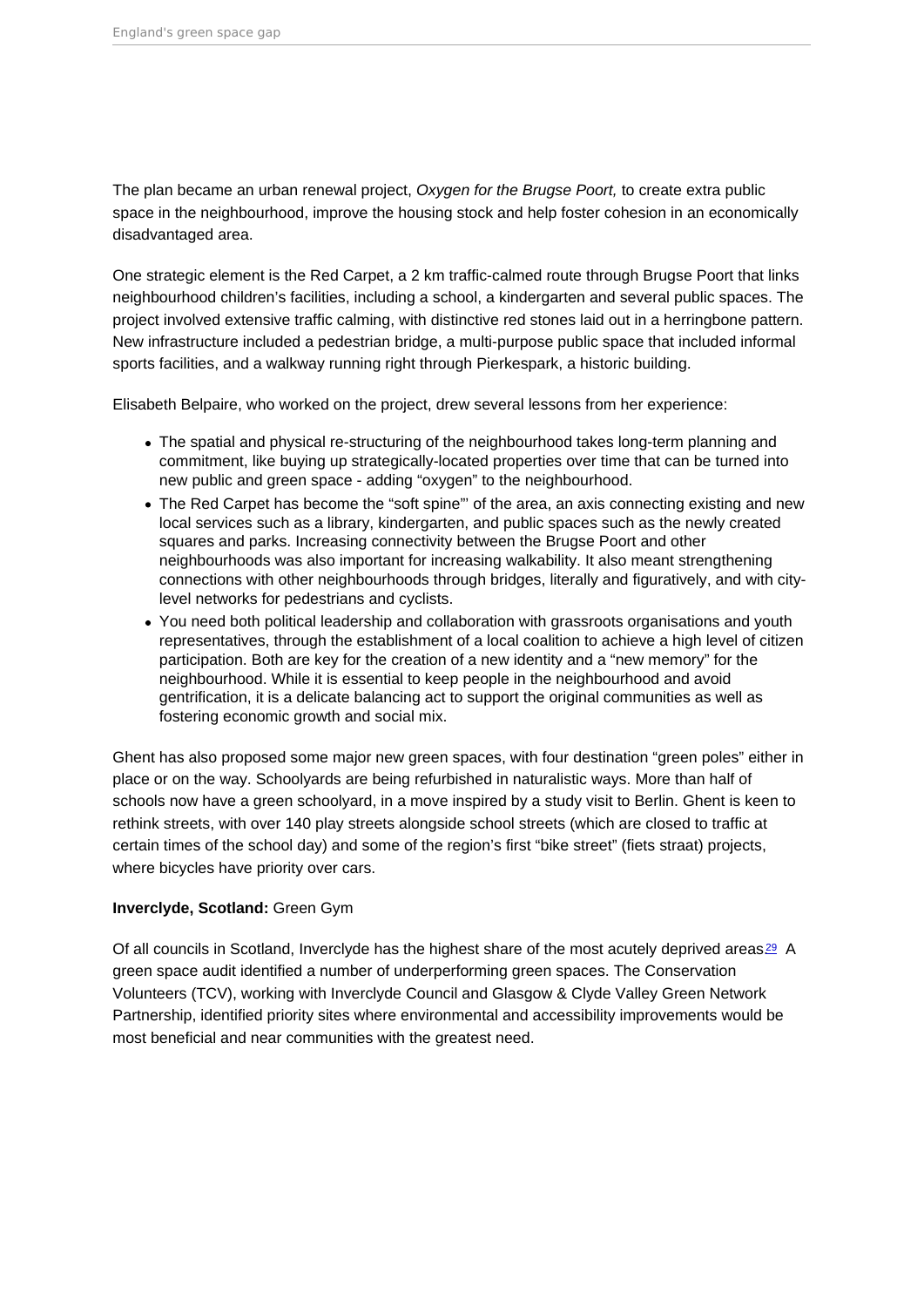TCV established a new Green Gym group and ran a 12-week Branching Out programme at Coves Reservoir Local Nature Reserve, working with a number of local partners, including the Scottish Association for Mental Health and Belville Community Garden Trust, to undertake green space improvements.

Woodland was managed and volunteers were trained in woodland maintenance techniques. Biodiversity was improved by the planting of over 350 trees and increasing the variety of wildflower species. Accessibility was improved by widening and clearing paths, improving drainage, and clearing and repairing steps.

Green Gym volunteers reported higher levels of physical activity and scored higher on the Short Warwick-Edinburgh mental wellbeing scale after taking part. Feedback included:

"Anxiety stops me from sleeping most nights but after the Green Gym I sleep really well."

"I used to just go to the Green Gym but now I go walking and to the gym sometimes as well."

 "The Green Gym is very important for my physical and mental health as it's the only time in the week that I get out of the house."

A self-sustaining group of volunteers arose from this project and the Friends of Coves Nature Reserve are now a volunteer-led group, running weekly land management sessions and monthly community litter picks.

#### **Leicester City:** Rolleston Green Gym

Rolleston Green Gym was established in the grounds of Rolleston Primary School in June 2019 to provide intergenerational activities, including food growing and wildlife improvement in local green spaces.

The Green Gym enjoys strong support from local communities, including Eyres Monsell, which is in the lowest quintile of the 2015 Index of Multiple Deprivation among Leicester City communities. It's also supported by Harborough District Council and Saffron Health Practice, which hosts regular giveaways of spare plants and promotes the project to patients.

David, a local single parent, discovered the Green Gym through his son, who is a regular attendee. David had faced many challenges in life, affecting his health and wellbeing, including feeling isolated from his community, and was looking for new opportunities to connect with other people.

He developed strong practical, creative, leadership and organisational skills and, one year on, is undertaking further training to gain the skills to become a TCV Volunteer Officer and support the Green Gym to become independent and self-sustaining. As David says: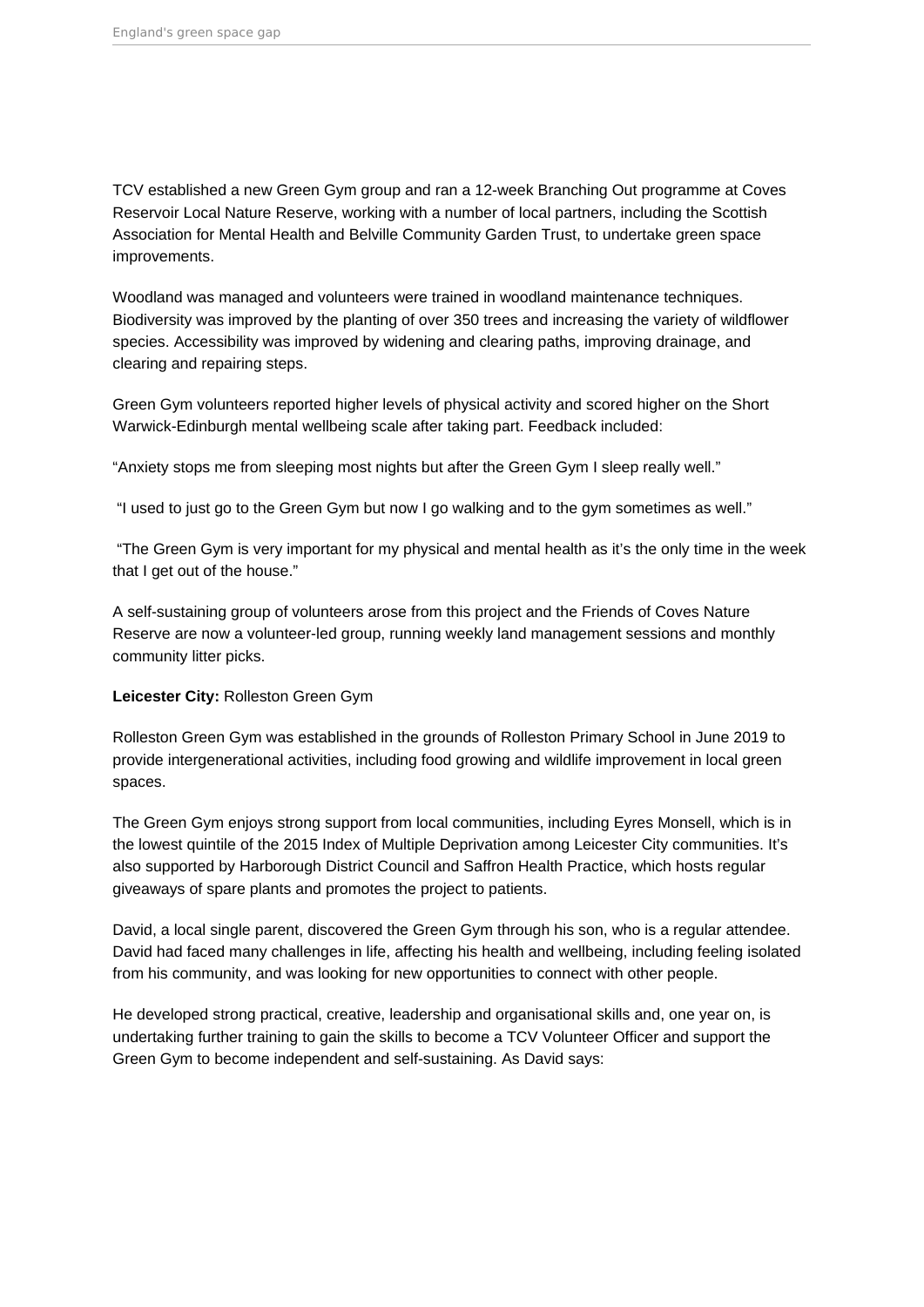"I have made new friends and learned to deal with people that I would not usually get on with. It is nice to feel comfortable in a group."

In October 2019, David and his son were presented with an Eyres Monsell Volunteer Award by Councillor Karen Pickering, to recognise their contribution to Rolleston Green Gym. David has since expanded his voluntary activity, volunteering regularly at South Wigston food bank and becoming a key member of the Eyres Monsell Action Group. In 2020, he signed up as an NHS Volunteer Responder, where he delivers medication to people who are vulnerable and shielding.

Adur and Worthing, West Sussex: Growing Communities

In September 2015, 25 local green space and "Friends of…" groups were identified as working largely in isolation from each other in Adur and Worthing. A consultation exercise with these groups, the local councils and other local partners identified a need for mutual support and the potential for joint working.

TCV and Adur & Worthing Councils facilitated regular monthly meetings, where these groups shared their achievements and plans for the future. This provided a better understanding of groups' capabilities and needs and enabled TCV and Adur & Worthing Councils to work with them to design extra support. A green space partnership, Green Tides, was developed and supported and became independently constituted in 2017.

The Growing Communities programme, delivered by TCV in partnership with Adur & Worthing Councils, has supported Green Tides to develop new local partnerships, expand its membership to over 40 groups, and build its resilience and sustainability.

Feedback from Green Tides includes:

"Support with funding applications has meant that funding has been obtained quickly and in a timely manner to grow and develop Green Tides, e.g. the website, branding, raised social media profile and insurance for groups."

"Support with recruiting new committee [members] recently has increased capacity of the committee."

"Doing events jointly with Growing Communities has made going to events achievable and Green Tides has been able to attend more events and raise their profile in the community through this."

East London: Save Lea Marshes

<https://sustainablehackney.org.uk/profile/SaveLeaMarshes> [https://www.saveleamarshes.org.uk/2019/09/26/help-make-lea-bridge-waterworks-a-wild-haven/](https://www.saveleamarshes.org.uk/2019/09/26/help-make-lea-bridge-waterworks-a-wild-haven/ )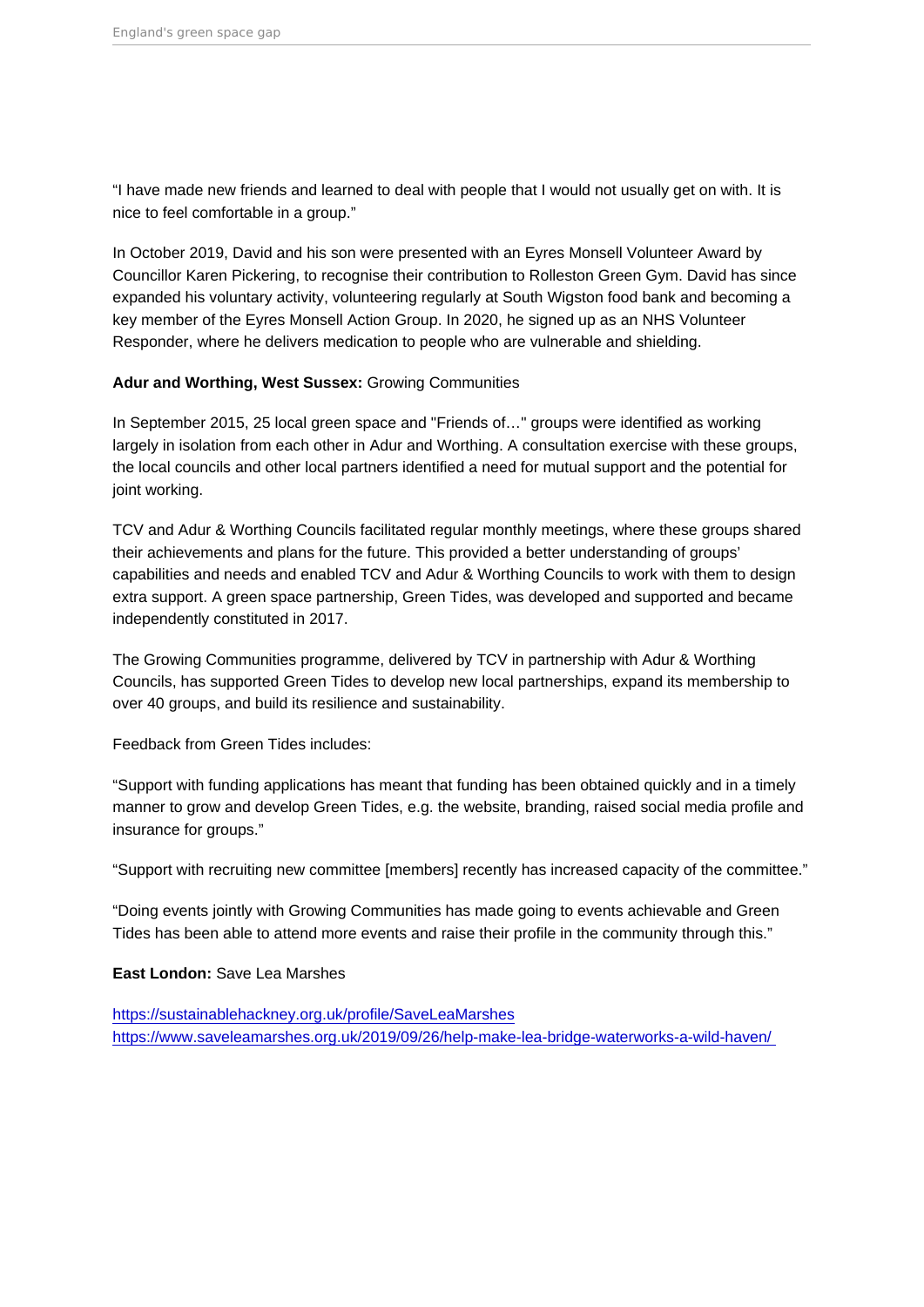<span id="page-21-0"></span>Save Lea Marshes began as the Save Leyton Marsh campaign and in 2013 expanded its remit to protect Leyton, Hackney and Walthamstow Marshes as open green spaces for future generations, regardless of income.

The vision for the Waterworks in East London involves re-connecting, restoring and rewilding much of historic Leyton Marshes for the benefit of people and wildlife. Part of the site is already a designated nature reserve, with the former Thames Water Depot on one side and the Waterworks Meadow on the other.

The campaign is crowdfunding for ecological surveys of the Waterworks Meadow to protect it from inappropriate commercial exploitation, such as a proposed music festival which was prevented through a vocal community campaign in 2020. The survey data will be used to persuade the Lee Valley Regional Park Authority to protect and enhance the habitat rather than use it as an events venue – rewilding the meadow for the benefit of wildlife and encouraging endangered birds, reptiles, insects and plants to return. The site, a former golf course, has already begun to regenerate naturally, and threatened birds and other species have been recorded there.

The campaign is also working with other community groups and CPRE London to protect the neighbouring Thames Water site from development, so that it can be opened up to public access and re-imagined as the East London Waterworks Park – a place for wild swimming and community horticulture, with the vital habitat along the river connecting up with the Middlesex Filter Beds Nature Reserve, while other parts of the site will be left to regenerate naturally.

The Waterworks Meadow and East London Waterworks Park will provide people with free or lowcost opportunities to improve their physical health by promoting walking, horticulture, and wild swimming. Reconnecting these areas will enable people to roam freely throughout the Lower Lea Valley, following long-distance walking routes.

This new vision for the historic Waterworks will increase biodiversity, support climate resilience, improve health outcomes and strengthen people's access and connection with nature – all vital for the coming ecological challenges ahead.

"We're really excited about our vision for the Waterworks. In times of ecological emergency this rewilding project could not only improve biodiversity, but create opportunities for people to better connect with nature, whilst at the same time enhancing climate resilience going into the future." Caroline Day, organiser.

# **Appendix: The 50 priority council areas for investment**

These are the council areas that need most investment because they have the greatest number of green space-deprived neighbourhoods, but all green space deprived areas should be addressed.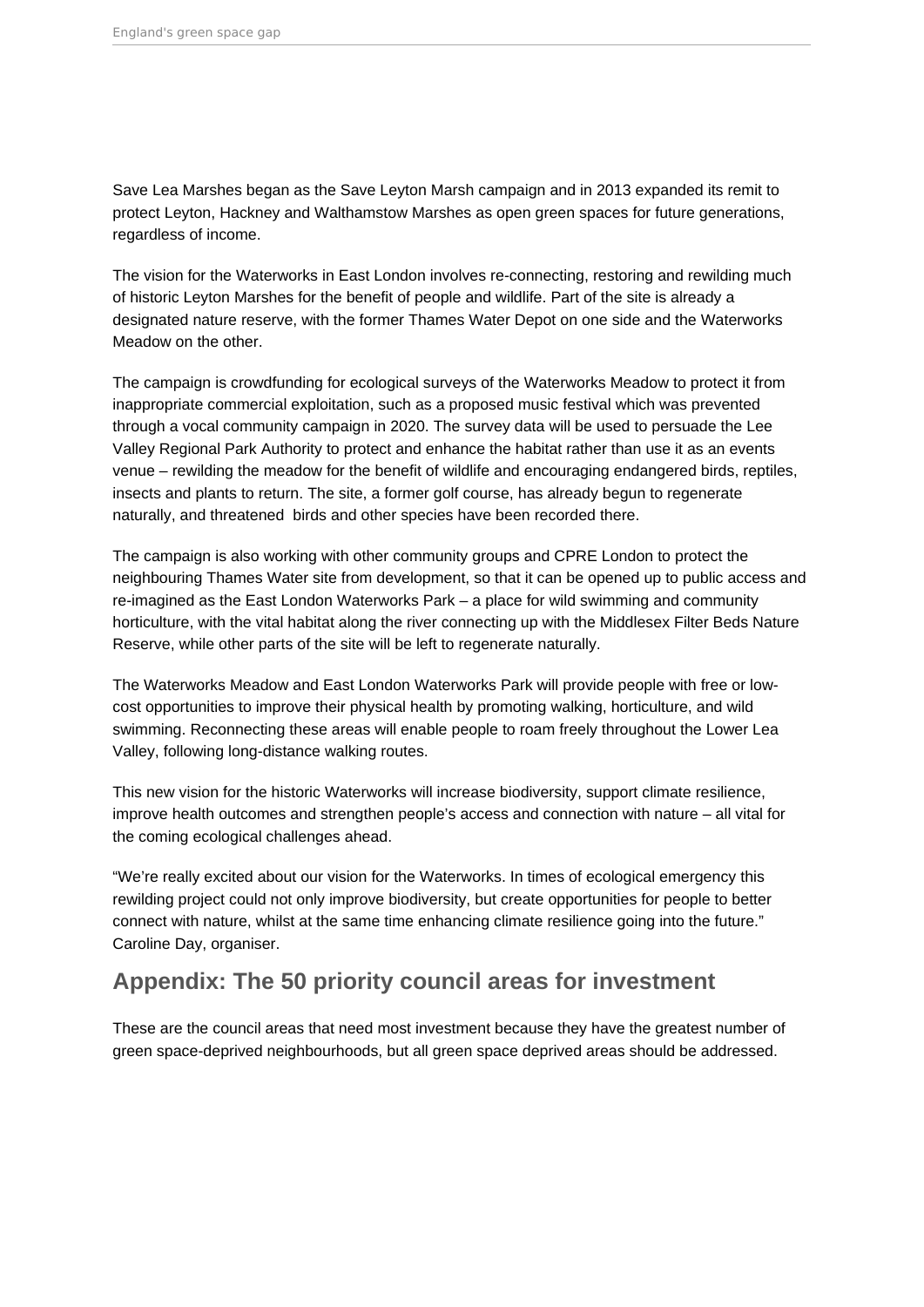Note: a full list of council areas in England is in the [full report \(PDF\).](https://policy.friendsoftheearth.uk/download/englands-green-space-gap-full-report)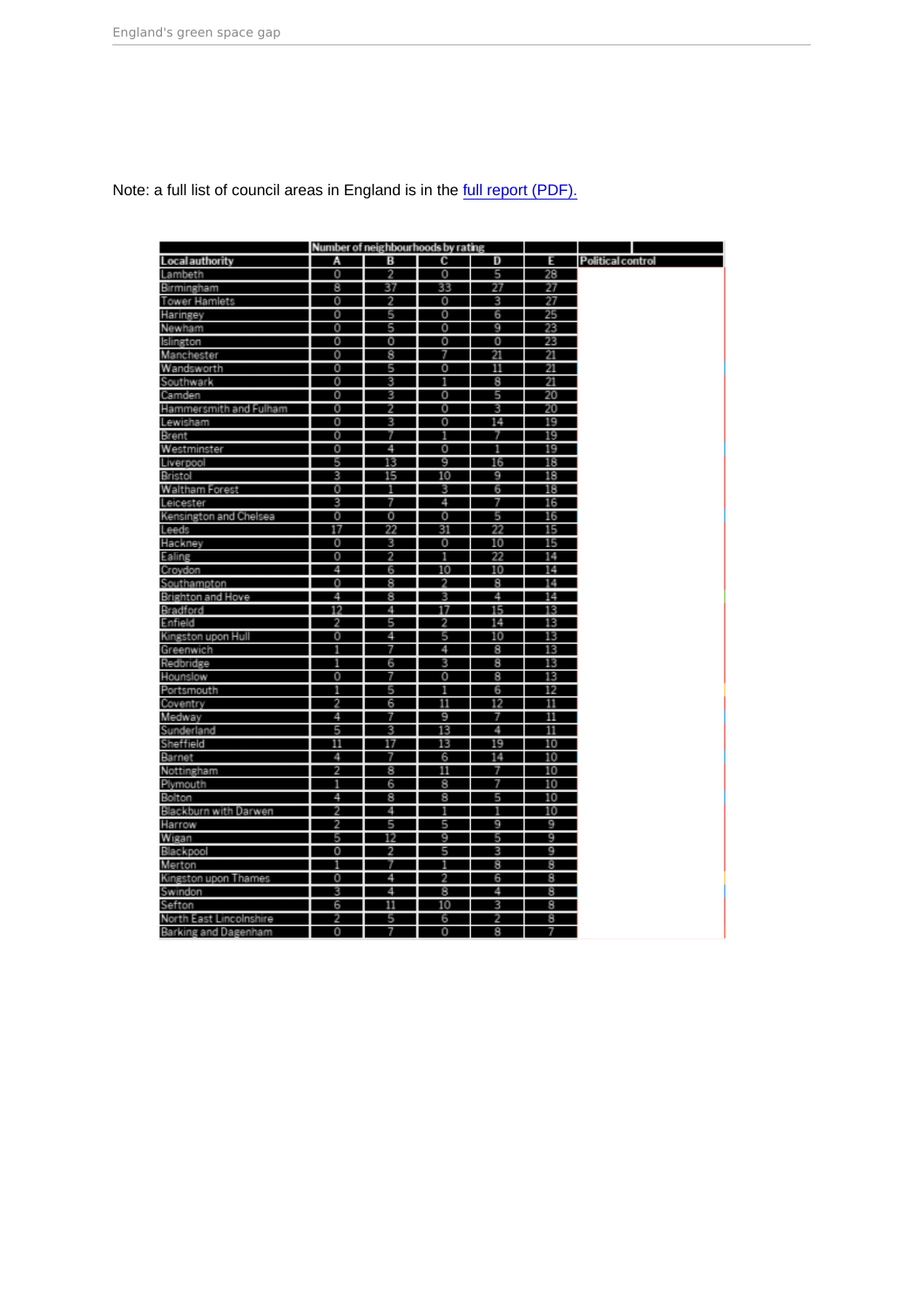# <span id="page-23-0"></span>**Notes and references**

An update to the earlier analysis was carried out in October to include small areas of green space (less than 2 hectares) previously excluded. One category of neighbourhoods was also moved from Rating E to Rating D. The resulting changes are overall not significant and the implications of the analysis remain the same – millions of people live is neighbourhoods deprived of green space, BAME people are more than twice as likely to live in one of these neighbourhoods than white people, and almost 40% of BAME people live in areas rated E. We continue to listen for ideas on how to further strengthen our analysis.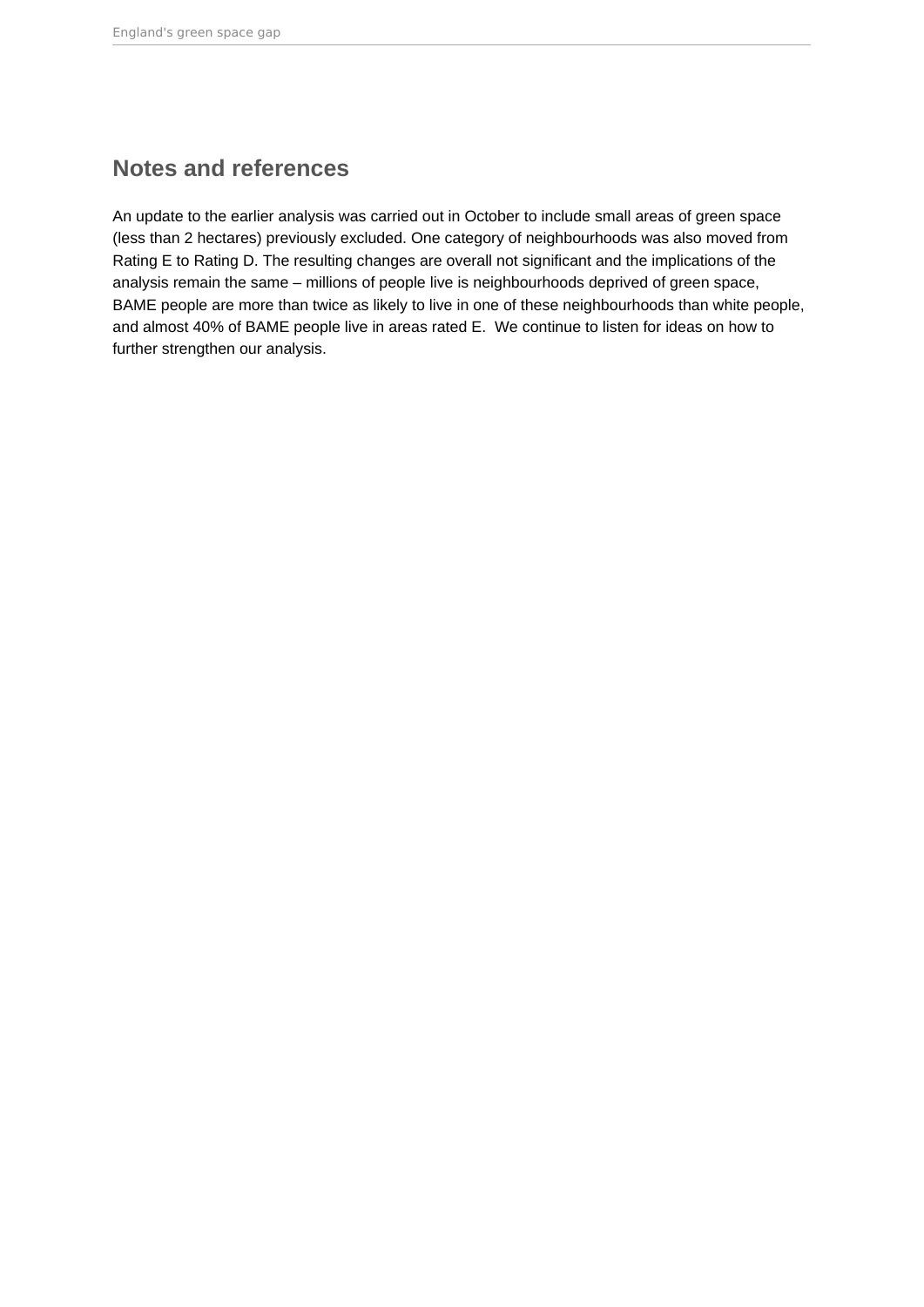#### <span id="page-24-0"></span>Notes

[1](#page-1-0) Our analysis is not without weaknesses. We have used the ONS definition of what is public green space, which does not capture all green spaces for which there may be public access. For example, it excludes allotments some of which have public access. The dataset does not include wildlife sites, some of which may be open to the public, nor does it include beaches. The data also does not capture the quality of the green space, which is a major issue for people and wildlife. If a green space is perceived to be unsafe it will not be used. If it is kept as short grass, it will bring little or no biodiversity benefits. The data does not capture green infrastructure, such as street trees, planters, green roofs and parklets, all of which enhance the quality of an area and can provide important corridors for nature. Nor does it capture the extent to which local communities are engaged in shaping how local green space is managed, maintained and enhanced. The health benefits from a green space are more than its availability, but also how individuals can engage with it, alone or with others. Our rating system is necessarily subjective and alternative approaches are possible. We are making the full data set freely available and would welcome others using it to test alternative analytical approaches.

[2](#page-1-0) The road to renewal: five priorities for health and care, The King's Fund (2020). [www.kingsfund.org.uk/publications/covid-](http://www.kingsfund.org.uk/publications/covid-19-road-renewal-health-and-care)[19-road-renewal-health-and-care](http://www.kingsfund.org.uk/publications/covid-19-road-renewal-health-and-care)

[3](#page-1-0) Rt Hon Matt Hancock, Secretary of State for Health and Social Care, address to the All-Party Parliamentary Group for Longevity. [www.gov.uk/government/speeches/adding-years-to-life-and-life-to-years-our-plan-to-increase-healthy-longevity](http://www.gov.uk/government/speeches/adding-years-to-life-and-life-to-years-our-plan-to-increase-healthy-longevity)

[4](#page-2-0) Fair Society, Healthy Lives (The Marmot Review) (2010). [www.instituteofhealthequity.org/resources-reports/fair-society](http://www.instituteofhealthequity.org/resources-reports/fair-society-healthy-lives-the-marmot-review)[healthy-lives-the-marmot-review](http://www.instituteofhealthequity.org/resources-reports/fair-society-healthy-lives-the-marmot-review)

[5](#page-2-0) Landscapes Review (2019).

assets.publishing.service.gov.uk/government/uploads/system/uploads/attachment\_data/file/833726/landscapes-review-finalreport.pdf

[6](#page-2-0) Landscapes Review of National Parks and AONBs, CPRE submission to Call for Evidence.

luc.maps.arcgis.com/apps/Cascade/index.html?appid=9e259557dbaa4bb7b6a6d4078332e996

[7](#page-3-0) Charter for Open Spaces in England, Open Spaces Society (2020). [www.oss.org.uk/charter-for-open-spaces-in-england/](http://www.oss.org.uk/charter-for-open-spaces-in-england/)

[8](#page-3-0) Green Space Index, Fields in Trust (2020). [www.fieldsintrust.org/green-space-index](http://www.fieldsintrust.org/green-space-index)

[9](#page-3-0) Revaluing Parks and Green Spaces, Fields in Trust (2018). [www.fieldsintrust.org/revaluing](http://www.fieldsintrust.org/revaluing)

[10](#page-4-0) £5 million for social prescribing to tackle the impact of COVID-19, UK government (2020). [www.gov.uk/government/news/5-million-for-social-prescribing-to-tackle-the-impact-of-covid-19](http://www.gov.uk/government/news/5-million-for-social-prescribing-to-tackle-the-impact-of-covid-19)

[11](#page-4-0) Improving access to greenspace: A new review for 2020, Public Health England (2020).

assets.publishing.service.gov.uk/government/uploads/system/uploads/attachment\_data/file/904439/Improving\_access\_to\_greenspace\_2020\_review.pdf

[12](#page-4-0) Scoping UK Urban Natural Capital Account – Noise Extension, Final Report, Eftec (2018).

randd.defra.gov.uk/Document.aspx?Document=14251\_ScopingUKUrbanNaturalCapitalAccount-NosieExtension.pdf; UK Nature Capital Accounts: 2019, ONS (2019).

[www.ons.gov.uk/economy/environmentalaccounts/bulletins/uknaturalcapitalaccounts/2019](http://www.ons.gov.uk/economy/environmentalaccounts/bulletins/uknaturalcapitalaccounts/2019)

[13](#page-4-0) UK Natural Capital Accounts: 2019, ONS (2019).

[www.ons.gov.uk/economy/environmentalaccounts/bulletins/uknaturalcapitalaccounts/2019](http://www.ons.gov.uk/economy/environmentalaccounts/bulletins/uknaturalcapitalaccounts/2019)

[14](#page-5-0) Climate change, justice and vulnerability, Lindley et al., Joseph Rowntree Foundation (2011). [www.jrf.org.uk/report/climate](http://www.jrf.org.uk/report/climate-change-justice-and-vulnerability)[change-justice-and-vulnerability](http://www.jrf.org.uk/report/climate-change-justice-and-vulnerability)